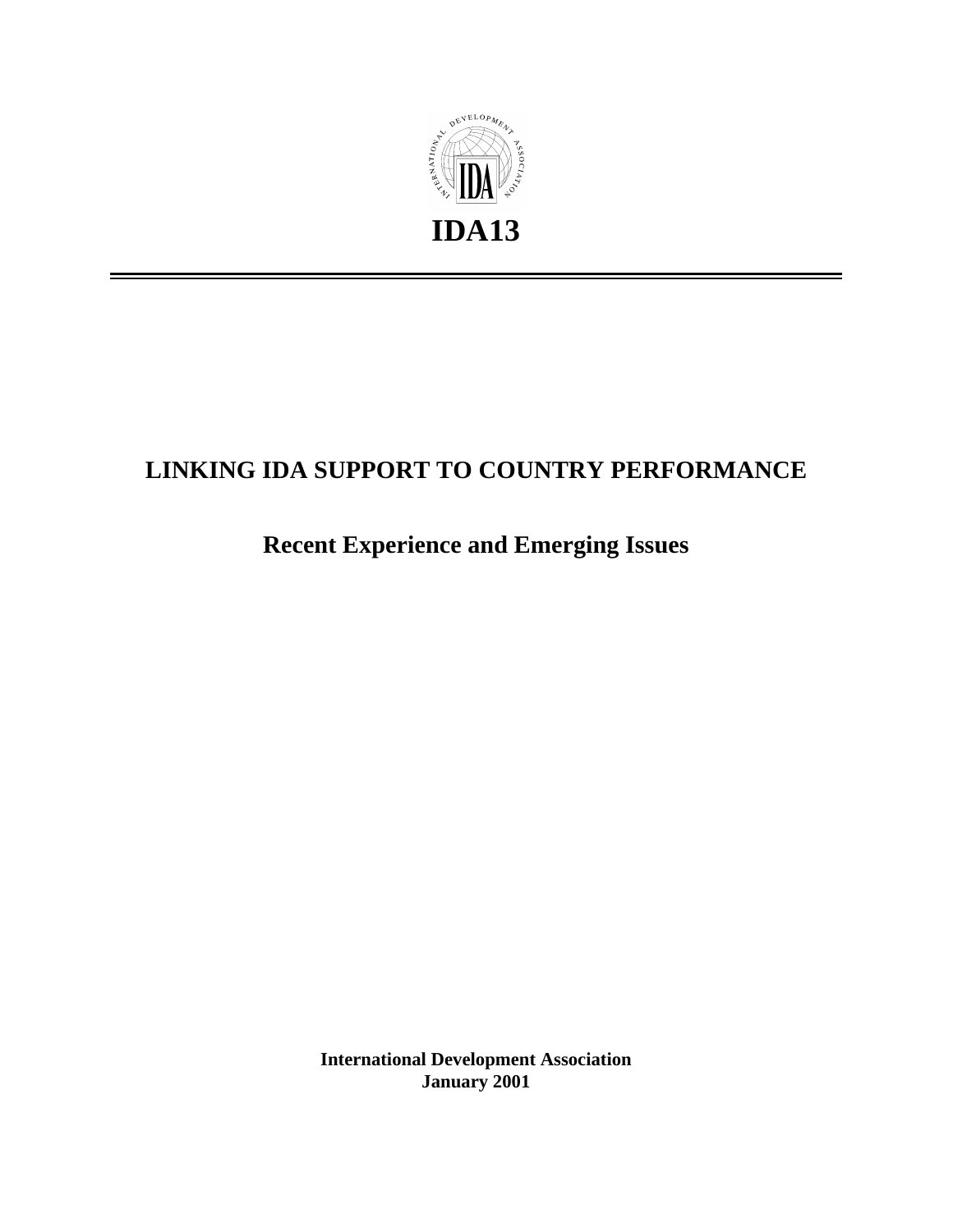# **Acronyms and Abbreviations**

| <b>AfDB</b>    | <b>African Development Bank</b>                       |
|----------------|-------------------------------------------------------|
| AsDB           | <b>Asian Development Bank</b>                         |
| <b>ARPP</b>    | Annual Review of Project Performance                  |
| CAS            | <b>Country Assistance Strategy</b>                    |
| <b>CDF</b>     | <b>Comprehensive Development Framework</b>            |
| <b>CPIA</b>    | <b>Country Policy and Institutional Assessment</b>    |
| <b>CPR</b>     | <b>IDA Country Performance Rating</b>                 |
| <b>DFID</b>    | Department for International Development              |
| D <sub>O</sub> | Development Objectives                                |
| <b>ESW</b>     | <b>Economic and Sector Work</b>                       |
| <b>FRM</b>     | <b>Financial Resource Mobilization Department</b>     |
| <b>GNP</b>     | <b>Gross National Product</b>                         |
| <b>IBRD</b>    | International Bank for Reconstruction and Development |
| <b>IDA</b>     | <b>International Development Association</b>          |
| IP             | <b>Implementation Progress</b>                        |
| <b>LSR</b>     | <b>Lending Strategy Review</b>                        |
| <b>NGO</b>     | Non-Governmental Organization                         |
| <b>OED</b>     | <b>Operations Evaluation Department</b>               |
| PAD            | <b>Project Appraisal Document</b>                     |
| <b>PCPA</b>    | Per Capita Per Annum                                  |
| <b>PRS</b>     | <b>Poverty Reduction Strategy</b>                     |
| <b>PRSP</b>    | <b>Poverty Reduction Strategy Paper</b>               |
| <b>SAR</b>     | <b>Staff Appraisal Report</b>                         |
| <b>SDR</b>     | <b>Special Drawing Right</b>                          |
| WDI            | World Development Institute                           |
|                |                                                       |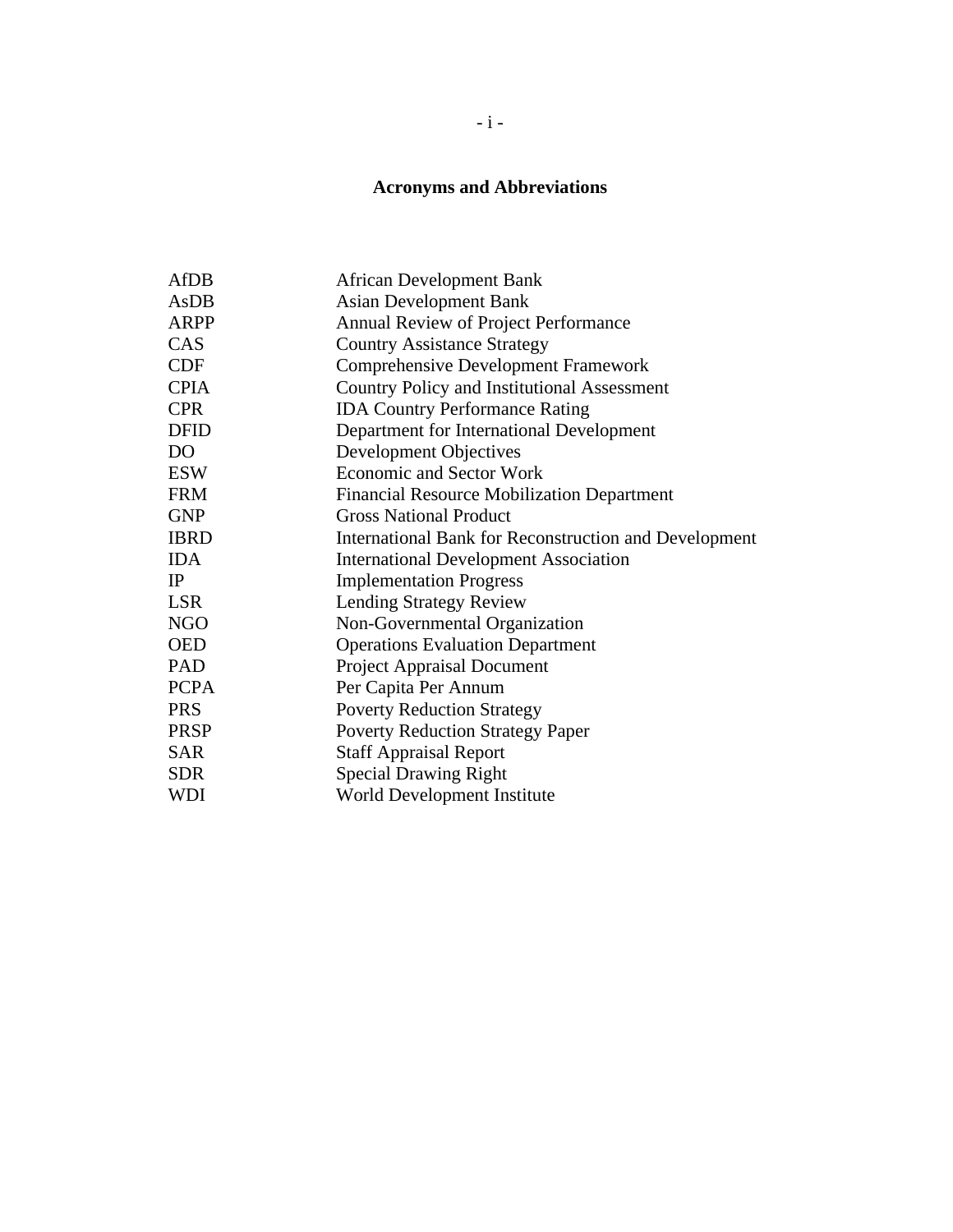# **TABLE OF CONTENTS**

| Strengthening the Link Between PRSP, CAS Scenarios, Performance and ESW17 |  |
|---------------------------------------------------------------------------|--|
|                                                                           |  |
|                                                                           |  |

## **Annexes**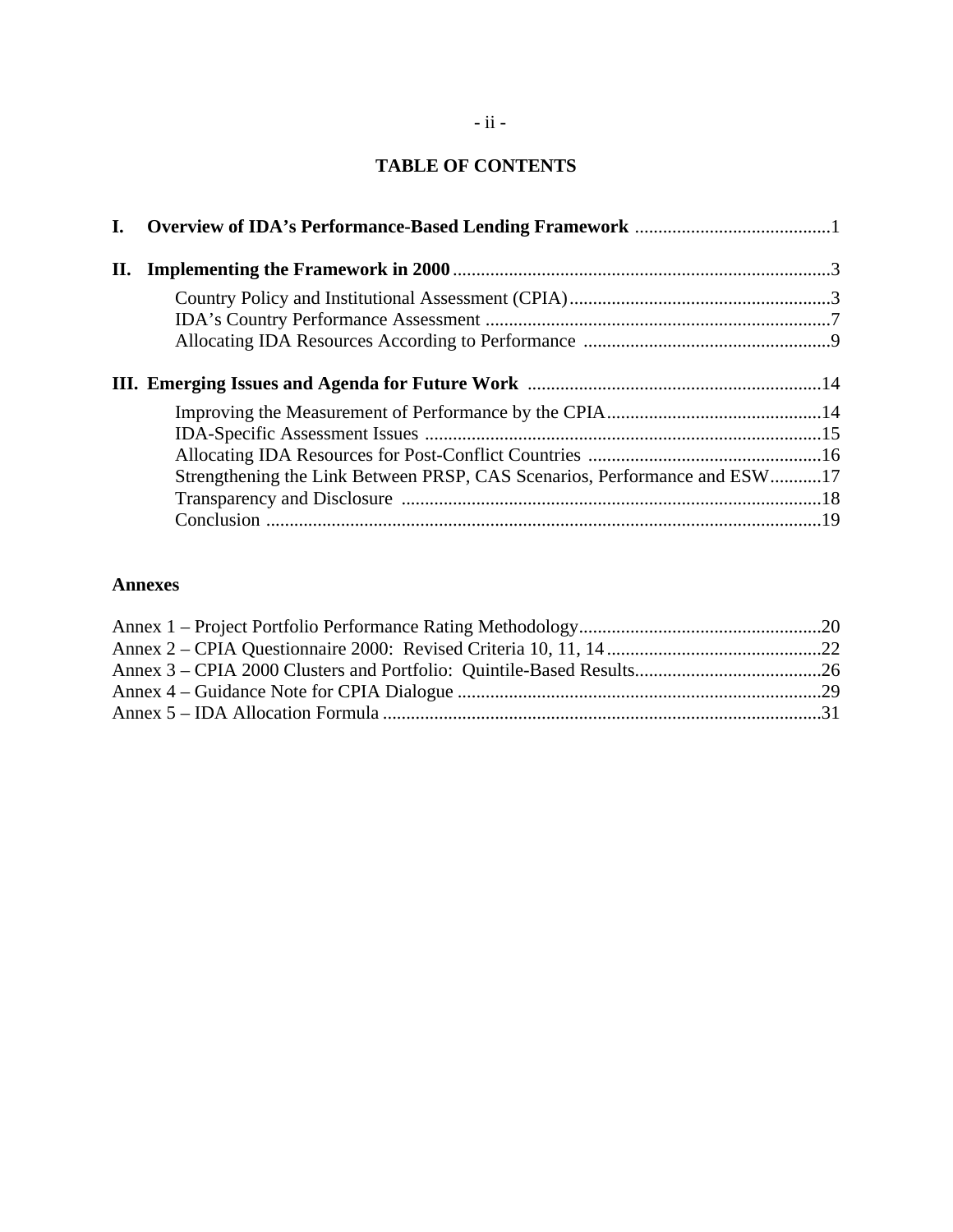# **LINKING IDA SUPPORT TO COUNTRY PERFORMANCE**

1. The development community increasingly has come to see the quality of a country's policies and institutions as critical for its chances to achieve economic growth and poverty reduction. Moreover, the effectiveness of resources provided to countries is also seen to be closely tied to the policy environment in which they are utilized. The IDA12 Replenishment Agreement stressed that scarce resources must be allocated where they are most likely to promote sustainable, broad-based, labor-intensive growth--where countries are implementing sound policies. It called for a broad-based framework for poverty reduction, in which IDA support would be focused on four key areas: (i) investing in people; (ii) promoting broad-based growth; (iii) supporting good governance; and (iv) protecting the environment. The Agreement underscored the importance of linking lending decisions to policy performance in those areas and further strengthening IDA's resource allocation process in this regard. Recognizing that the process of performance measurement was expected to evolve over time, the IDA12 Report called for an annual report on IDA's performance based lending. This is the second such report. It sets out experience thus far, and the key issues that remain outstanding.

# **I. Overview of IDA's Performance-Based Lending Framework**

2. Much attention and debate has been focussed on how best to assess developing countries' policies and institutions, as a means to direct international support to where it may produce the greatest benefit<sup>1</sup>. In this context, the Bank's country policy assessments conducted annually since 1977, have played an important role in achieving this aim. The criteria and methodology of these assessments have become more systematic and comprehensive over time, to incorporate lessons from experience as well as research findings. While the original assessment largely emphasized macroeconomic factors, the assessment now also includes a range of other factors relevant to poverty reduction, including social inclusion and equity, and governance. This system of country assessment is a basic building block for the IDA framework.

3. Each year, the Bank conducts a performance assessment for all its borrowing countries- both IBRD and IDA. The exercise, known as the Country Policy and Institutional Assessment (CPIA) evaluates actual actions taken by each country on a range of criteria which are grouped in four clusters: economic management; structural policies; policies for social inclusion and equity; and public sector management and institutions. Steps are taken to ensure that scores are consistent within each, and across all, regions. This is accomplished, firstly, by detailed questions and definition of typical ratings for specific country situations, secondly, through the specification of 'benchmark' countries whose ratings are agreed institutionally at the outset of the exercise, and then by a process of institutional review of all country ratings before they are finalized.

 1 *Assessing Aid – What works, What doesn't, and Why*, World Bank, 1998.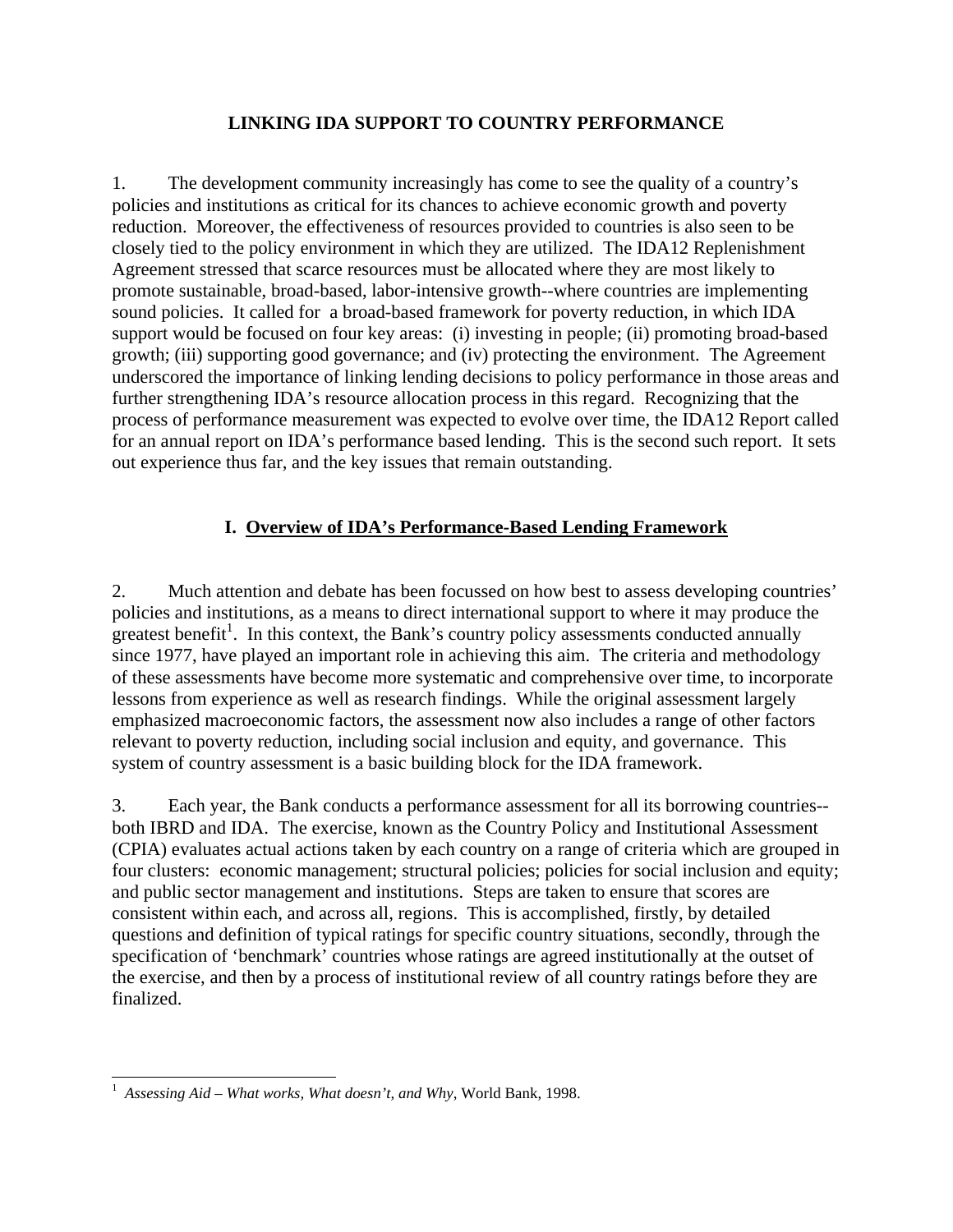4. The CPIA underpins IDA's Performance Rating but is not its only determinant. Two additional process steps are included. First, to capture the important dimension of quality of development project and program management, the Bank's Annual Report of Portfolio Performance (ARPP) is used to determine a score for each country's implementation performance. On the basis of these measures, the IDA Performance Rating is constructed as the weighted average of the CPIA (80% weight) and the ARPP measure (20% weight). Second, an additional weighting (the "governance discount" further explained below) is introduced in recognition of the major impact of governance on the quality of countries' performance (Chart 1).



Chart 1 - IDA Country Performance Rating

5. IDA's resource allocation--the Lending Strategy Review (LSR)--is carried out on the basis of the IDA Performance Ratings and takes account of per capita GNP to a lesser extent. The purpose of the LSR is to establish, on the basis of performance, the actual allocation of lending resources available for each IDA country for the following three fiscal years (see Chart 2). The allocation thus arrived at sets the lending envelope that each country could expect to receive--if its performance stays the same, and assuming a pipeline of quality projects--but is not an entitlement.

6. The amounts are determined through a formula that allocates resources in proportion to an exponent (quadratic) of the performance rating--thus ensuring that good performers get a higher share of IDA's available resources. There are some exceptions to this general rule. "Blend" countries with access, or potential access, to IBRD receive less than their norm allocation--given their broader financing options. Post-conflict countries can where appropriate be provided with additional resources to aid their recovery and in recognition of a window of exceptional need. The lending scenarios in the CAS are based on the three-year LSR allocation norm but adjusted to reflect special country circumstances as set out in the CAS.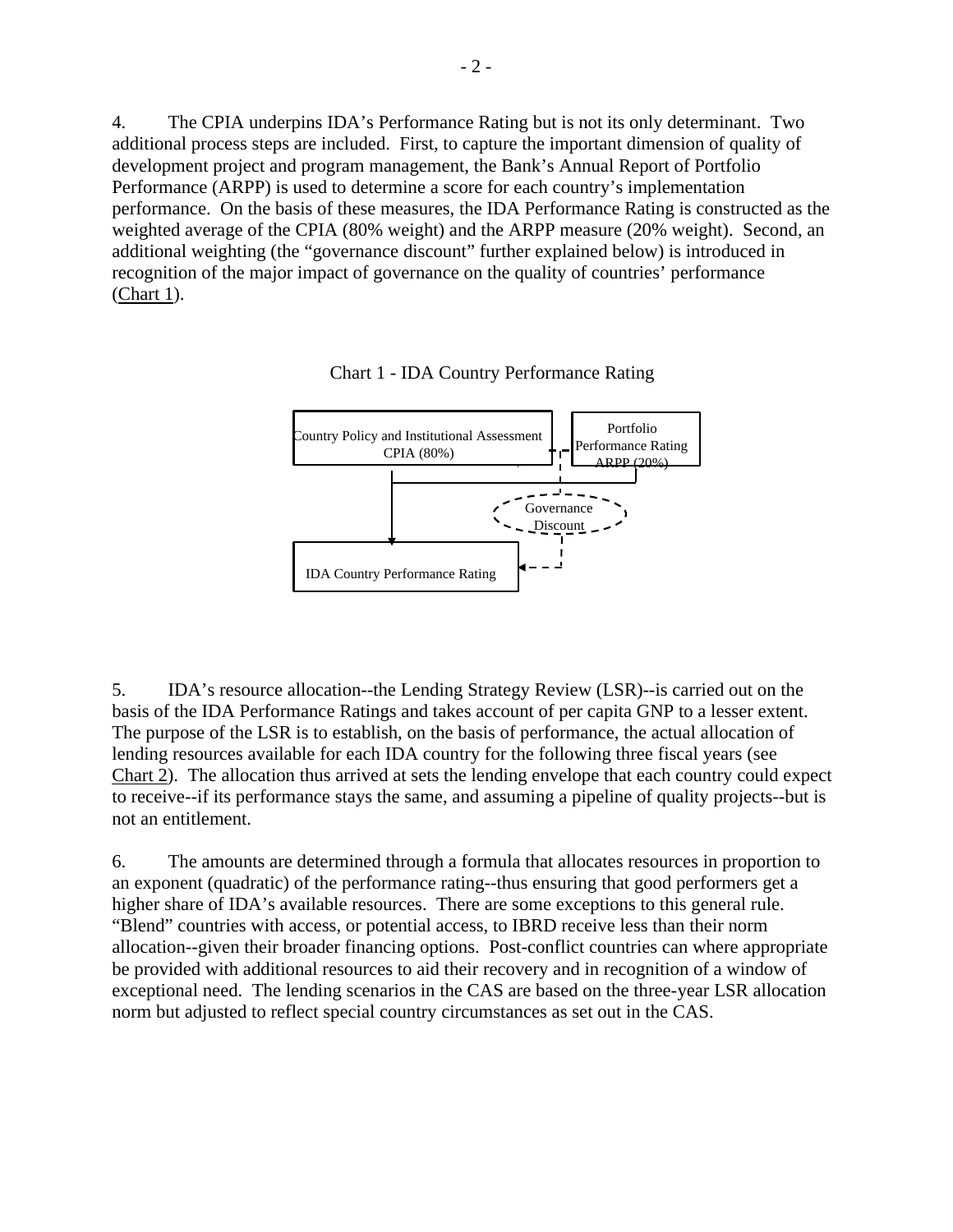

# Chart 2 - IDA Allocation Norms

## **II. Implementing the Framework in 2000**

#### **Country Policy and Institutional Assessment (CPIA)**

 $\overline{a}$ 

7. The World Bank's Country Policy and Institutional Assessment consists of a set of twenty criteria that capture a broad range of policy dimensions of an effective poverty reduction and growth strategy (Box 1). While this number has no special significance, it represents a balance of adequately detailed criteria, without making the assessment process too arduous. The ratings for each of the twenty criteria reflect a variety of indicators, observations and judgements. They draw on country knowledge gained from the overall country dialogue, the Country Assistance Strategy (CAS) process, economic and sector work (ESW), project preparation and supervision, and project and CAS monitoring and evaluation. ESW is especially important in providing relevant country knowledge for the CPIA process. Analysis from partner agencies is also important. The ratings focus on the quality of each country's *current*<sup>2</sup> policies and institutions--which are the main determinant of present aid effectiveness prospects.

 $2$  This does not mean that progress in policy reforms is not important. In fact, policy momentum will influence IDA engagement in any one country, including through non-lending services. However, the CPIA is meant to provide a snapshot that is unbiased by expectations and is consistent across countries.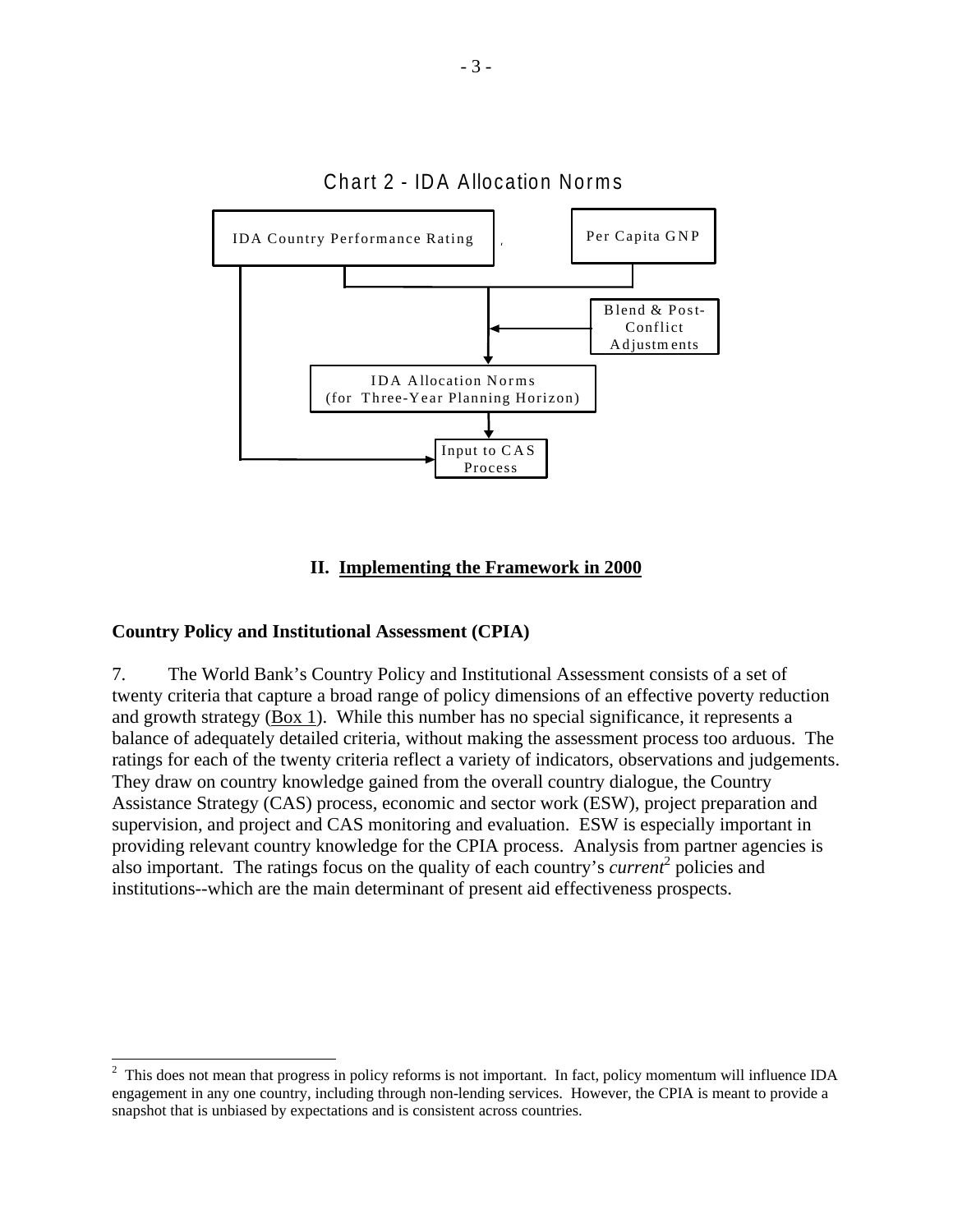# **Box 1: Country Policy and Institutional Assessment (CPIA) Criteria** A Economic Management 1 Management of Inflation and Current Account 2 Fiscal Policy 3 Management of External Debt 4 Management and Sustainability of the Development Program B Structural Policies 5 Trade Policy and Foreign Exchange Regime 6 Financial Stability and Depth 7 Banking Sector Efficiency and Resource Mobilization 8 Competitive Environment for the Private Sector 9 Factor and Product Markets 10 Policies and Institutions for Environmental Sustainability \* C Policies for Social Inclusion/Equity 11 Gender Equity \* 12 Equity of Public Resource Use 13 Building Human Resources 14 Social Protection and Labor \* 15 Poverty Monitoring and Analysis D Public Sector Management and Institutions 16 Property Rights and Rule-based Governance 17 Quality of Budgetary and Financial Management 18 Efficiency of Revenue Mobilization 19 Efficiency of Public Expenditures 20 Transparency, Accountability and Corruption in the Public Sector \* Criteria which were revised during the 2000 exercise.

8. Cluster "A" includes criteria concerning the quality of the economic policies, while cluster "B" includes criteria concerning policies that affect a broad range of structural factors, from financial sector depth to the competitive environment for the private sector. Policies captured by the indicators in clusters "A" and "B" are clearly central to successful economic growth and diversification, and therefore fundamental--though not themselves sufficient--to secure sustained poverty reduction.

9. The indicators in the equity cluster "C" focus on social equity and broad based growth. They aim to capture the extent to which the country's policies and institutions ensure that the benefits of growth are widespread and result in broad accumulation of social capital, for example by directing public programs to poor segments of the population, and reducing their vulnerability to various kinds of shocks. The cluster also includes criteria on the equality of economic opportunity for both genders and all socio-economic groups and the focus on human resource development.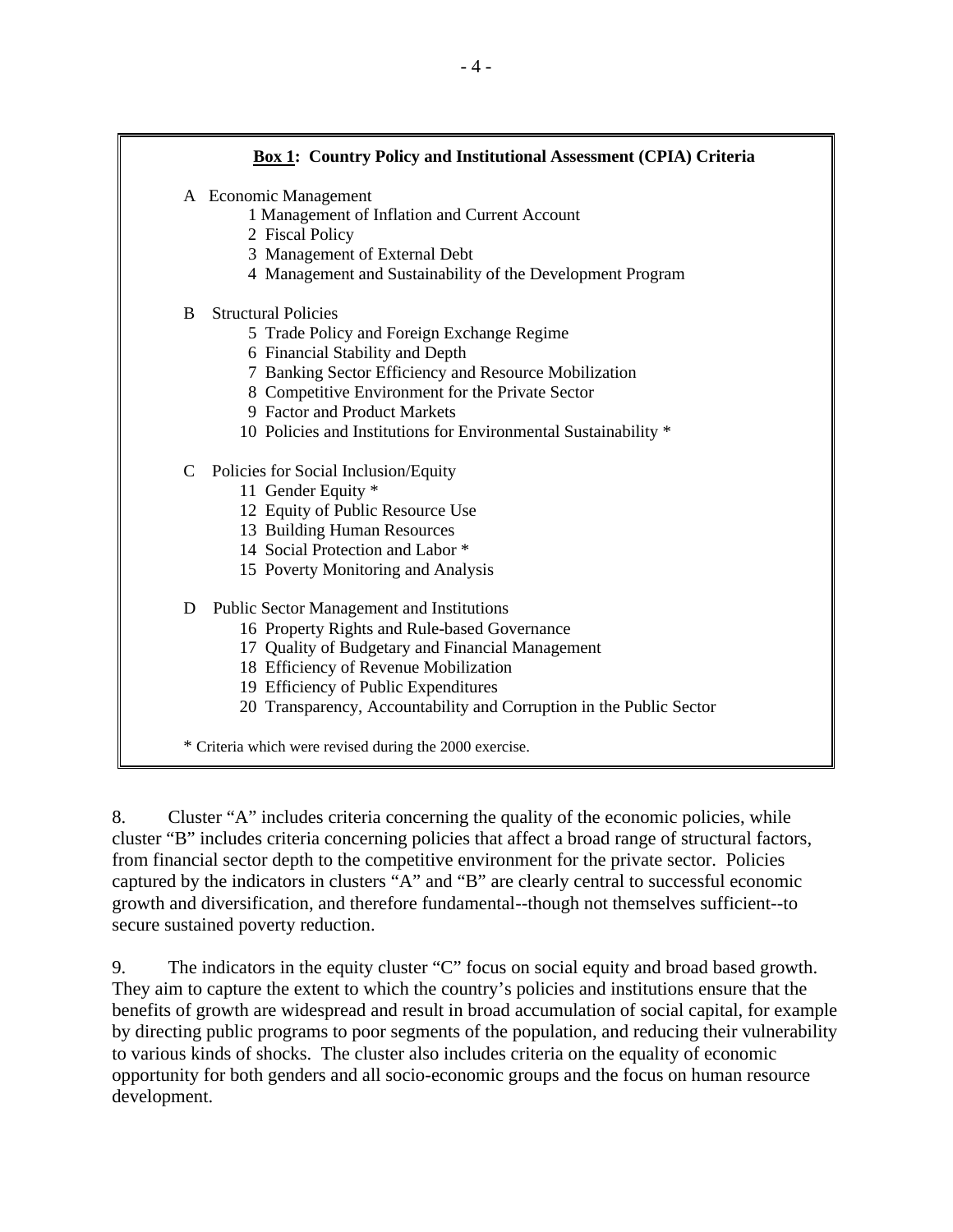10. The quality of governance is now recognized as a key variable for both sustained growth and effective poverty alleviation. Cluster "D" aims to capture five major aspects of good governance: efficiency, accountability, transparency, the rule of law, and participation. In addition, criterion #4, which focuses on the sustainability of the development program, also has a participatory dimension that relates to good governance. Thus six out of the twenty criteria deal explicitly with various dimensions of governance. It has to be recognized, though, that governance remains a cross-cutting issue, which concerns the manner in which economic management is conducted: it is a dimension present, to a greater or lesser extent, in all performance categories.

11. **The Annual Rating Process.** To guide the annual CPIA exercise a questionnaire<sup>3</sup> is provided to staff, with a definition of each of the twenty criteria plus what would characterize, respectively, good and unsatisfactory ratings. Guidance is also provided on relevant indicators to help ensure consistency on the ratings across countries. As a practical matter, the methodology for the more standard economic and structural criteria in clusters A" and "B" is well established. The methodology for rating countries on criteria in the equity cluster "C" and the governance cluster "D", on the other hand, is still evolving. This includes drawing on Poverty Assessments and Public Expenditure Reviews with increasing use of more objective indicators and reference points. Overall, the thrust of the Bank's effort in improving the CPIA process is to develop quantitative and objective reference indicators whenever possible.

12. The CPIA exercise is initiated by each region rating two countries to serve as benchmarks for the other countries in the region. The set of benchmark ratings is agreed among the regional chief economists and the networks to help ensure cross-regional consistency. Next, the country teams submit proposed scores for each question on a scale from 1 to 6 (see Box 2), which are cleared by the country director. Regional chief economists review them to ensure consistency within the region and submit them for peer review by the networks and central units which provide comments and recommendations on rating changes. In this way a high degree of comparability of ratings between, as well as within, regions is achieved. A summary document keeps a record of all such comments and rating change recommendations, and the final outcome of these ratings.

|   | <b>Box 2: CPIA Rating Scale</b><br>$1$ (low) through $6$ (high) |
|---|-----------------------------------------------------------------|
| 1 | Unsatisfactory for three or more years                          |
| 2 | Unsatisfactory                                                  |
| 3 | <b>Moderately Unsatisfactory</b>                                |
| 4 | <b>Moderately Satisfactory</b>                                  |
| 5 | Good                                                            |
|   | Good for three or more years                                    |
|   |                                                                 |

<sup>&</sup>lt;sup>3</sup> For the CPIA 2000 Questionnaire please refer to Weblink: <u>Http://www.worldbank.org/ida/cpiaq2000.pdf</u>). The changes that were made for the 2000 exercise are discussed in para. 14.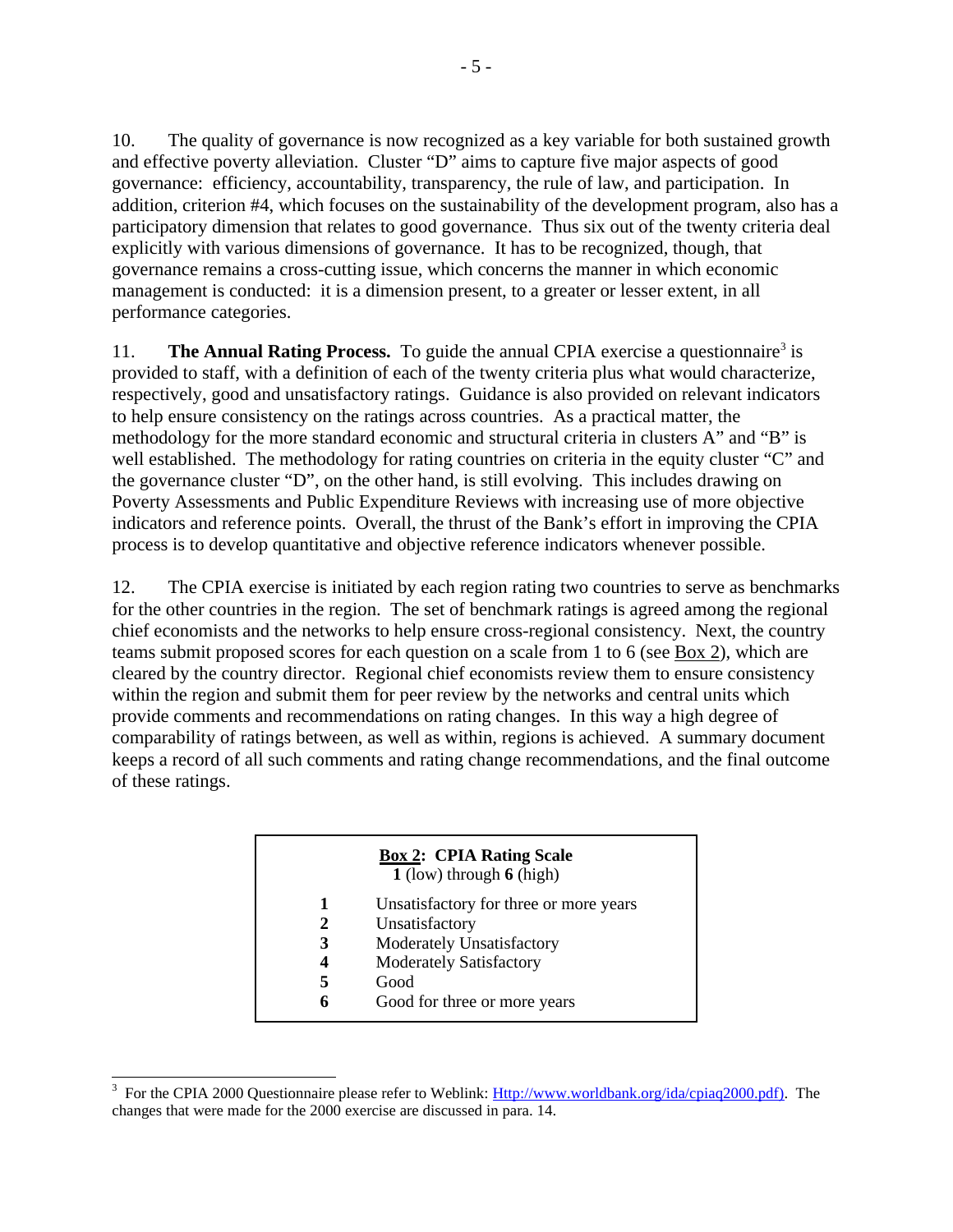13. A CPIA working group was formed in early 2000, with representatives from across the Bank to develop recommendations on future directions for the Bank's CPIA exercise. The group recommended that:

- (a) the CPIA retain its focus on policies and take steps to align it more closely with the CDF and the scope of the Poverty Reduction Strategy Papers (PRSPs);
- (b) network and other central staff be included in the regional deliberations, and the reference to outside data sources be increased to help anchor staff judgements in the rating process; and
- (c) disclosure of the ratings be implemented in several steps, the first being a systematic discussion of the ratings between the country teams and their national counterparts.

The working group also noted the potential budgetary implications of expanding the CPIA exercise.

14. The CPIA criteria were modified in 2000 with regard to environmental sustainability, gender, and the more explicit inclusion of labor market regulation, including core labor standards, as set out below (the full text of the three revised criteria are provided in Annex 2):

- Criterion #10 Policies and Institutions for Environmental Sustainability--the criterion was placed more explicitly in the context of the overarching goal of poverty reduction. Moreover, the characterization of the good ("5") and unsatisfactory ("2") rating was revised, including separate descriptions of what would be considered a good policy for natural resource use and pollution control.
- Criterion  $#11$  Equality of Economic Opportunity--this criterion had been broadly focused on equity of opportunity for gender or socio-economic group. In order to avoid potential confusion with respect to this criterion's scope, it was focused in 2000 strictly on equity of gender opportunity.
- Criterion #14 Social Protection and Labor--covers now more explicitly labor market regulation, including the issue of core labor standards.

15. For the 2000 exercise all regions had two benchmark countries, except South Asia which had one. The benchmark countries were: Brazil, Colombia, Cote d'Ivoire, Malawi, India, Philippines, Vietnam, Hungary, Kyrgyz Republic, Jordan, and Morocco. Kyrgyz Republic was new on this list, replacing Russia (its situation was considered too unique to make it a useful comparator). Jordan was also new on the list, replacing Egypt. Five of the benchmark countries are IDA borrowers.

16. **CPIA 2000 Rating for IDA Countries**. Box 3 presents the quintile results for the overall 2000 CPIA ratings for the active IDA borrowing countries. For the quintile-based information for the four CPIA clusters--Economic Management, Structural Policies, Policies for Social Inclusion and Equity, and Public Sector Management and Institutions--and the ARPP see Annex 3.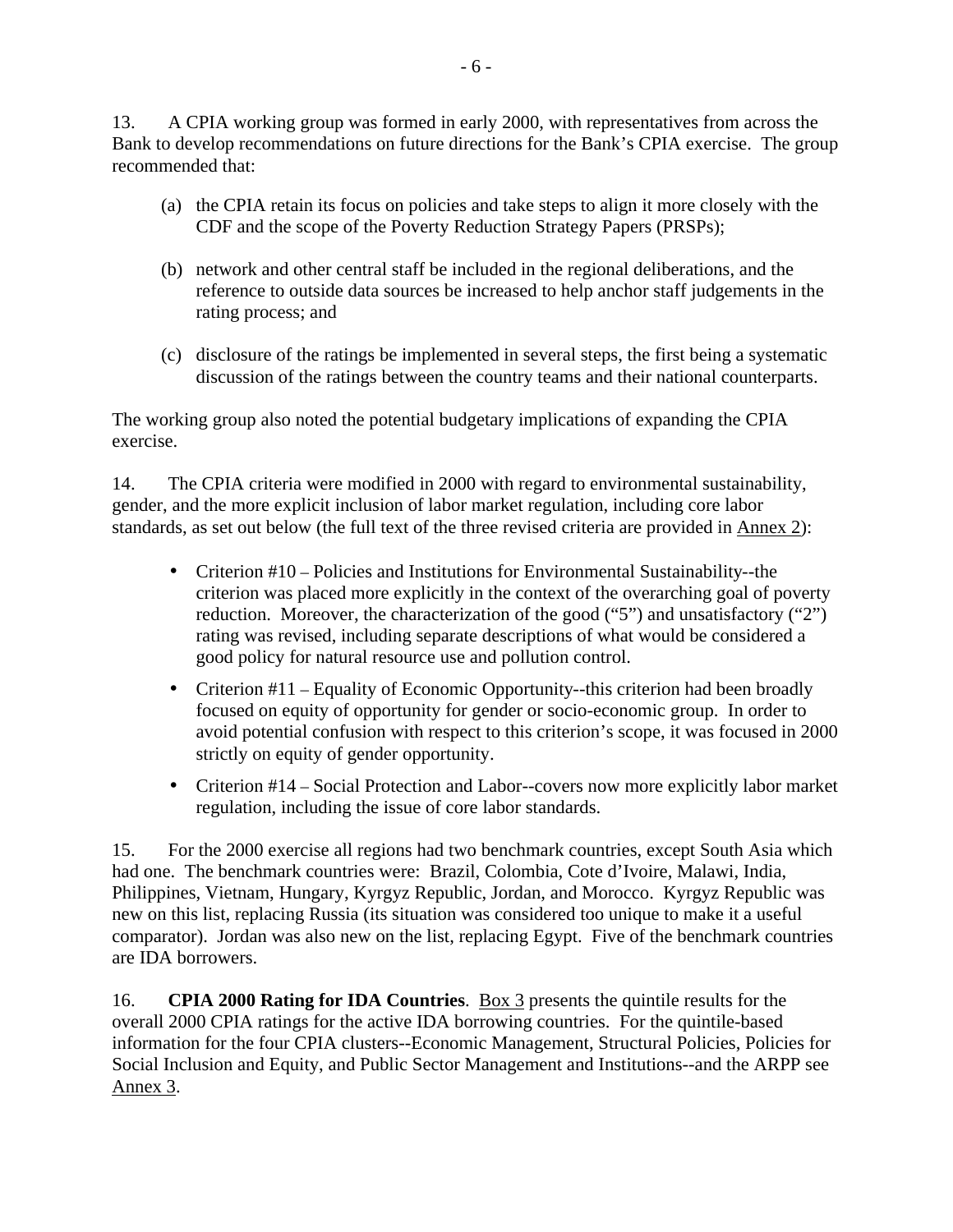## **Box 3: CPIA 2000 Ratings for IDA Countries\***

| <b>Top Quintile</b>                                                                                    | Bhutan, Cape Verde, Grenada, Honduras, India, Macedonia FYR, Maldives,<br>Mauritania, Samoa, Senegal, St. Lucia, St. Vincent, Tanzania, Uganda.                                          |
|--------------------------------------------------------------------------------------------------------|------------------------------------------------------------------------------------------------------------------------------------------------------------------------------------------|
| <b>Upper Quintile</b>                                                                                  | Albania, Armenia, Bangladesh, Benin, Bolivia, Bosnia & Herzegovina, The<br>Gambia, Ghana, Guyana, Lesotho, Madagascar, Malawi, Mozambique, Rwanda,<br>Sri Lanka.                         |
| <b>Middle Quintile</b>                                                                                 | Burkina Faso, Cote d'Ivoire, Dominica, Georgia, Indonesia, Kenya, Kyrgyz<br>Republic, Mali, Moldova, Mongolia, Nicaragua, Pakistan, Vietnam, Zambia.                                     |
| <b>Lower Quintile</b>                                                                                  | Azerbaijan, Cambodia, Cameroon, Chad, Djibouti, Eritrea, Ethiopia, Guinea,<br>Kiribati, Nepal, Niger, Nigeria, Tonga, Vanuatu, Yemen Arab Republic.                                      |
| <b>Lowest Quintile</b>                                                                                 | Angola, Burundi, Central African Republic, Comoros, Congo Republic, Haiti,<br>Guinea-Bissau, Lao PDR, Sao Tome & Principe, Sierra Leone, Solomon Islands,<br>Tajikistan, Togo, Zimbabwe. |
| * Quintiles exclude inactive countries: Afghanistan, Congo DR, Liberia, Myanmar, Somalia and<br>Sudan. |                                                                                                                                                                                          |

# **IDA's Country Performance Assessment**

17. The IDA Country Performance Rating (CPR) is based on: (i) the overall CPIA rating (80% weight); (ii) the portfolio performance in the country as measured by the ARPP (20% weight); and (iii) a governance discount in cases where governance indicators are particularly weak.

18. The Bank's Annual Review of Project Performance (ARPP) uses the concept of "projects at risk", which combines potential problem projects with actual ones. For this exercise, IDA assesses whether at least three of eleven ARPP criteria show an unsatisfactory rating, in which case the project is considered at risk<sup>4</sup>. The percentage of projects at risk in the country's IDA portfolio is converted to a 1-6 scale like the one of the CPIA (for some more details on this approach, see Annex 1).

19. **Adjusting for Poor Governance**. The CPR is further adjusted in order to flag severe governance problems and to explicitly incorporate their implications into IDA's allocation mechanism. The rationale for this is that in cases of very weak governance conditions, the CPIA, and even the ARPP's overall portfolio performance measures, may not capture the disproportionate impact poor governance is likely to have on the effective use of resources--for example wastage through widespread corruption, grossly inequitable distribution of benefits because of exclusion of particular groups, and so on. In those cases a *governance discount* is applied to the overall rating.

<sup>&</sup>lt;sup>4</sup> The ARPP actually includes twelve criteria, one of which is the CPIA. In order to avoid double counting, the latter is excluded, so that only eleven of the ARPP criteria are considered for this exercise.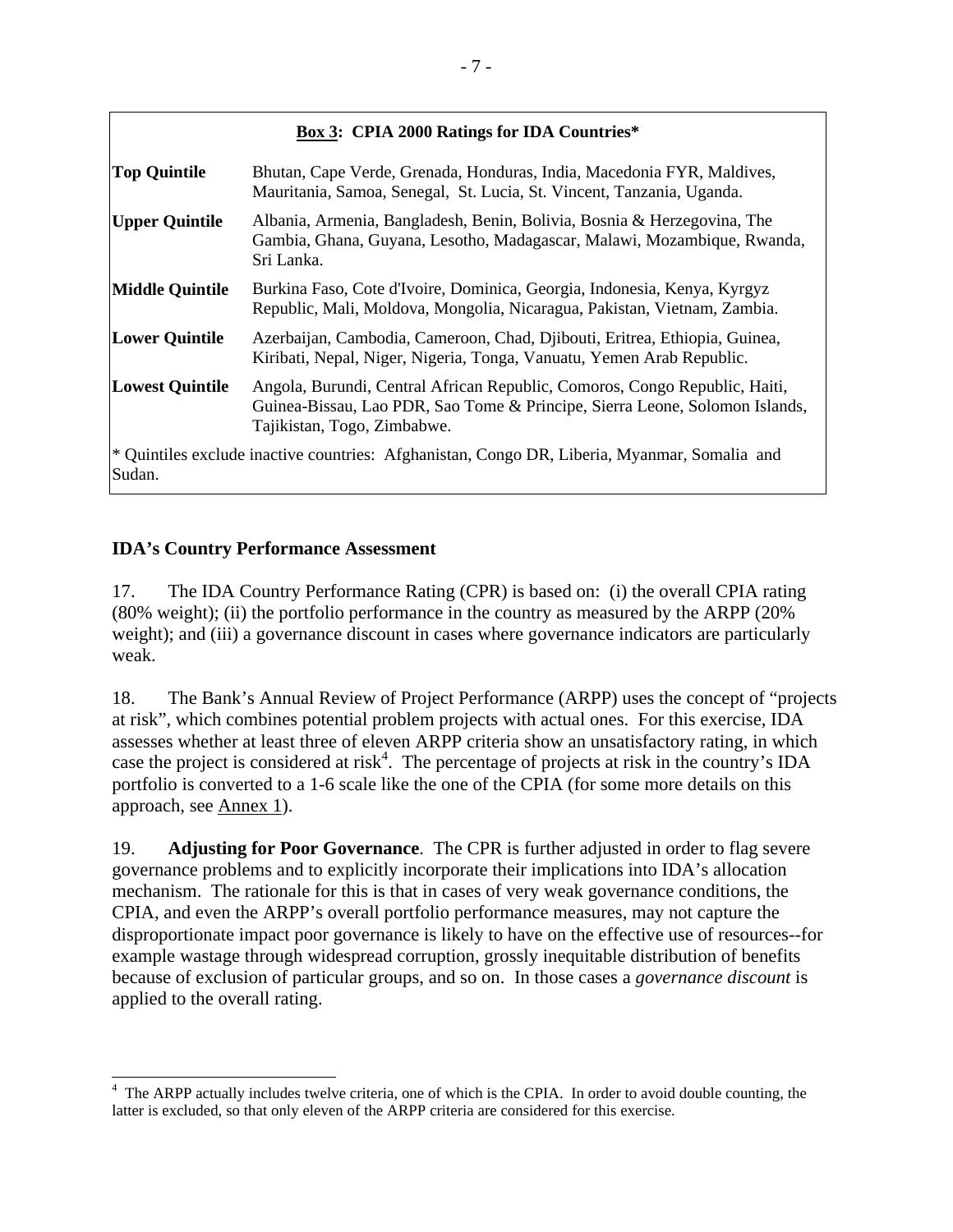20. The decision rule on whether the governance discount needs to be applied is based on consideration of seven criteria: the six governance-related CPIA criteria mentioned above (#4 and #16-20, see para. 10); plus the procurement practices criterion included in the ARPP rating<sup>5</sup> (see Annex 1). Countries with unsatisfactory ratings (i.e., of 2.0 or below) for three or more out of the seven governance indicators are judged to be facing severe governance problems, in which case the IDA Country Performance Ratings are reduced by one-third. The resulting final IDA Country Performance Rating (see Chart 1) is used as the primary determinant of each country's per capita IDA resource allocation which is discussed below.

21. **The IDA Country Performance Assessment Exercise in 2000**. The CPIA 2000 results for the seven governance indicators showed that the following active IDA borrowing countries were rated as having very weak governance conditions: Angola, Azerbaijan, Chad, Congo Rep., Guinea Bissau, Haiti, Sierra Leone, Tajikistan, Togo, and Zimbabwe. Zimbabwe is new on this list, while the Comoros came off this list. Thus the total number of active IDA countries that incurred a governance discount remained at ten (it had been fifteen in 1998, the first year of its application). Inactive countries that also were rated as having very weak governance conditions were Congo Dem. Rep, Liberia, and Somalia (Afghanistan and Myanmar were not rated).

22. The quintile results for the IDA Country Performance Ratings are presented in Box 4. The population-weighted average 2000 ratings for the five quintiles are also provided. It shows the three middle quintiles with ratings in the 3 (moderately unsatisfactory) to 4 (moderately satisfactory) range. The bunching of the ratings in this narrow range is seen to mostly reflect the reality that a majority of people in the IDA world live in countries with policies and institutions which are in the transition zone between unsatisfactory and satisfactory. Nonetheless, the question of whether too high standards for a country to rate at the 5 level contribute to this bunching is worth exploring (and is on the agenda for further work--see Section III).

 $\overline{a}$  $<sup>5</sup>$  This criterion is considered moderately unsatisfactory if 20-30% of the projects are judged to have deficient</sup> procurement practices, and unsatisfactory if this percentage exceeds 30%.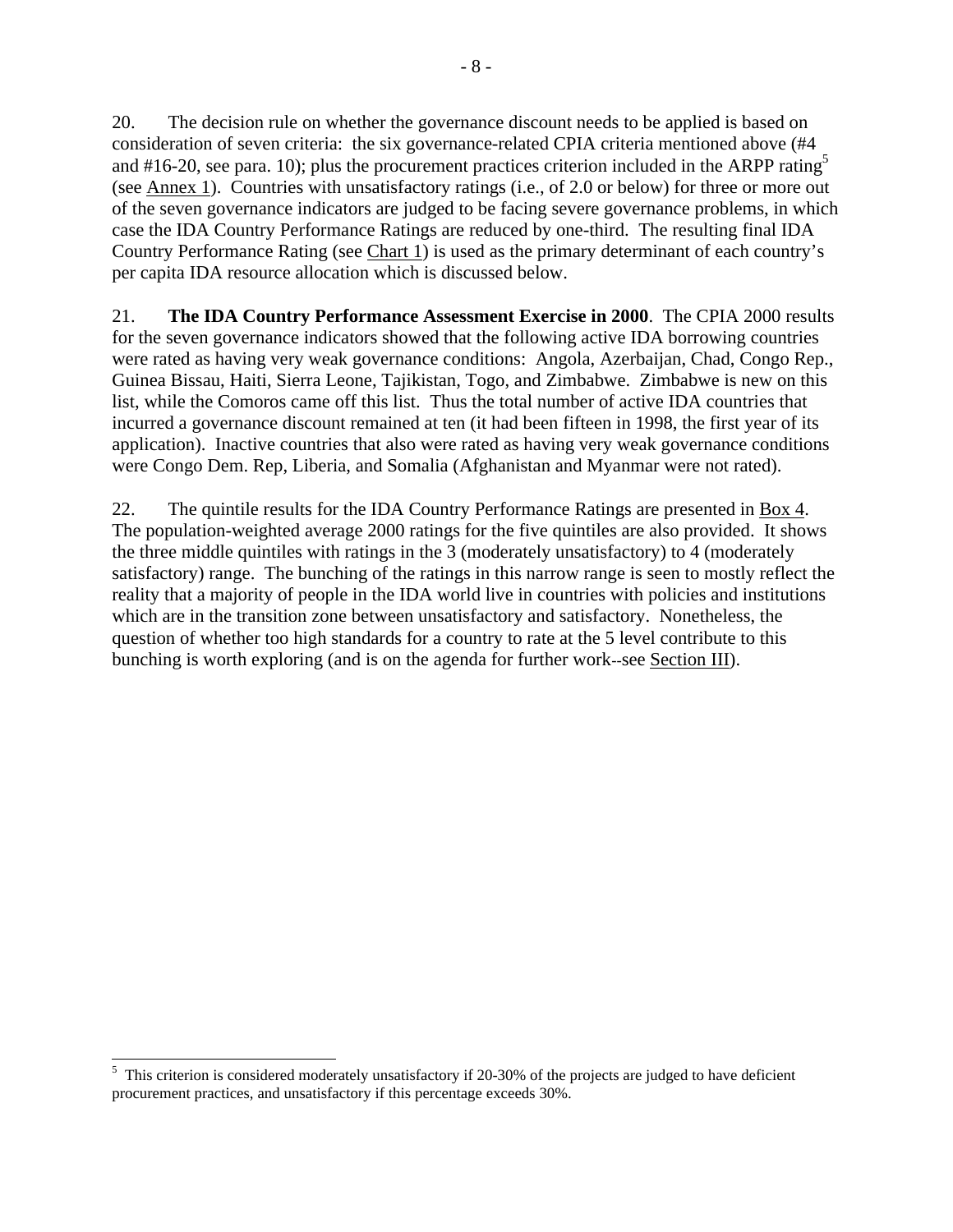# **Box 4: 2000 IDA Country Performance Ratings\***

| <b>Top Quintile</b><br>Average: 4.06    | Armenia, Bhutan, Cape Verde, Grenada, Honduras, Maldives, Mauritania,<br>Nicaragua, Rwanda, Samoa, Senegal, St. Lucia, St. Vincent, Tanzania, Uganda.                  |
|-----------------------------------------|------------------------------------------------------------------------------------------------------------------------------------------------------------------------|
| <b>Upper Quintile</b><br>Average: 3.77  | Albania, Benin, Bolivia, Bosnia & Herzegovina, The Gambia, Georgia, Ghana,<br>Guyana, India, Indonesia, Macedonia FYR, Madagascar, Mozambique, Vietnam,<br>Zambia.     |
| <b>Middle Quintile</b><br>Average: 3.57 | Bangladesh, Burkina Faso, Cameroon, Chad, Cote d'Ivoire, Guinea, Kenya,<br>Kyrgyz Republic, Lesotho, Malawi, Mali, Moldova, Niger, Sri Lanka.                          |
| <b>Lower Quintile</b><br>Average: 3.26  | Burundi, Cambodia, Eritrea, Ethiopia, Kiribati, Mongolia, Nepal, Nigeria,<br>Pakistan, Sao Tome and Principe, Solomon Islands, Tonga, Vanuatu, Yemen<br>Arab Republic. |
| <b>Lowest Quintile</b><br>Average: 1.91 | Angola, Azerbaijan, Central African Republic, Comoros, Congo Rep., Djibouti,<br>Dominica, Guinea-Bissau, Haiti, Lao PDR, Sierra Leone, Tajikistan, Togo,<br>Zimbabwe.  |
|                                         | * Quintiles exclude inactive countries: Afghanistan, Congo DR, Liberia, Myanmar, Somalia and Sudan.                                                                    |

# **Allocating IDA Resources According to Performance**

23. IDA's allocation process is the performance-based rationing mechanism for its scarce concessional resources. This annual exercise--the Lending Strategy Review (LSR)--is conducted each fall, immediately following the CPIA exercise. It sets, for each IDA country, the lending envelope for the following three fiscal years (see Chart 2). The LSR 2000, which was completed in early December 2000, sets envelopes for the period FY02-04, which begins July 1, 2001.

24. **Allocation Formula**. IDA allocates its funds on a per capita basis, with the IDA Country Performance Rating as the primary determinant. The allocation formula assigns a quadratic exponent to this performance rating, which ensures that better performing countries get a correspondingly larger share of the resources. In addition, to further differentiate allocations on the basis of good performance, this exponent is somewhat smaller (1.75 vs 2) for countries with a rating below 3. As a secondary factor, the allocation formula takes into account the country's per capita income: poorer countries enjoy a small upward bias in their allocation. Moreover, the allocation provides all countries a basic allocation of SDR 3 million (or about US\$4 million), resulting in an upward bias in the per capita allocations to small states. For more detailed information on the formula and its quantitative implications, see Annex 5.

25. The IDA allocation exercise results in allocation norms that fully use the available resources. This is based on the view that in IDA countries the potential opportunities for effective use of resources for poverty reduction exceed the available amount of concessional financing. Thus IDA's allocation process functions as a rationing mechanism in accordance with the country's relative performance. The resulting norm is the starting point for determining the CAS lending scenarios as described further below.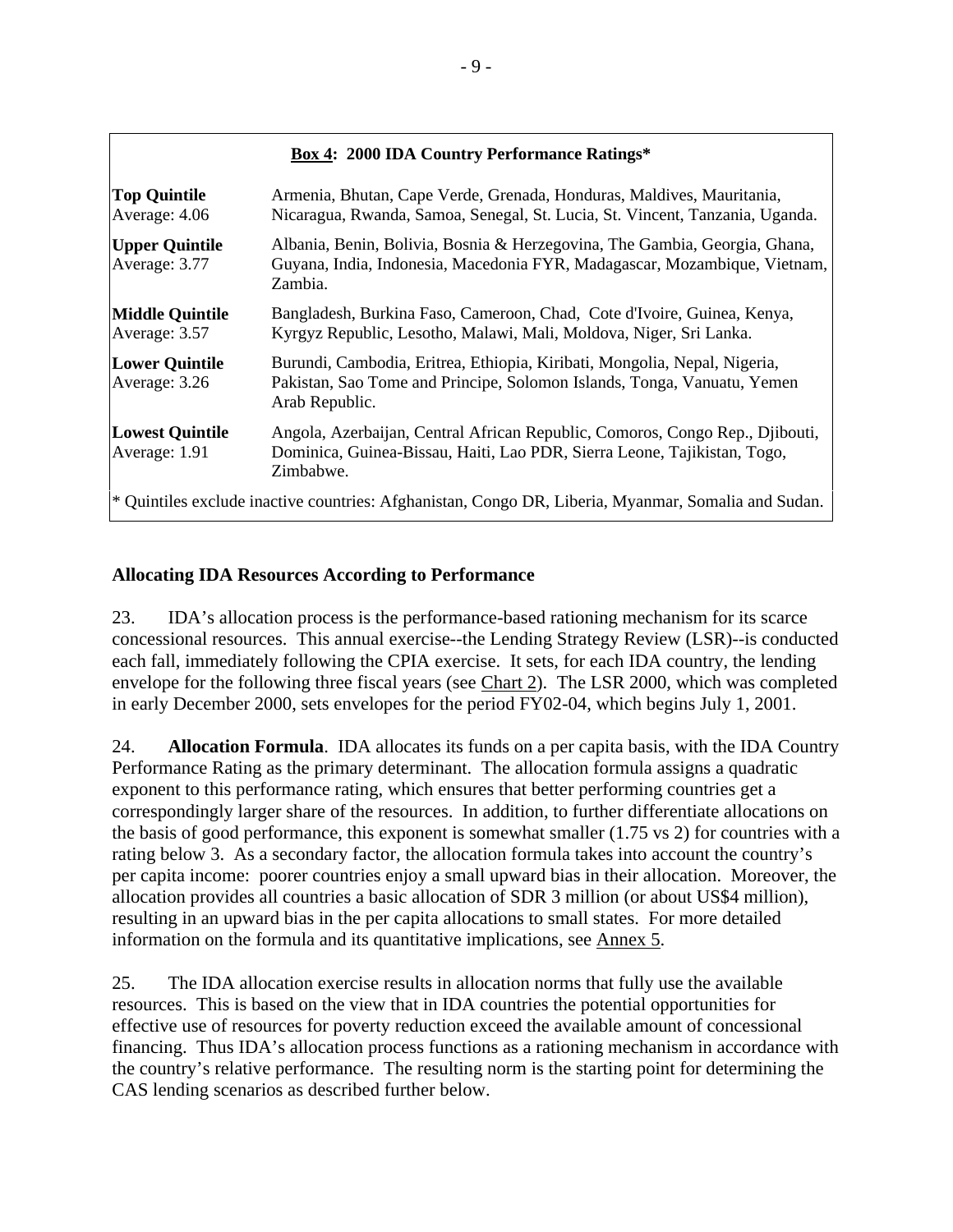26. IDA countries are allocated funds through this process, with a few important exceptions. First, there are the *blend countries* that may have access to IBRD funds. Recognizing the alternative source of funding, the actual IDA allocation is generally below the norm that would result from using the regular allocation formula. Second, there are *post-conflict countries*. For countries that qualify<sup>6</sup> for a certain period for special post-conflict considerations the allocation can be substantially *above* the regular allocation norm. These special allocations are usually made for 12 months at a time.

27. **Performance-Based Country Allocations and the CAS Process**.The overall objective is to bring IDA lending into close alignment with country performance and effectiveness of resource utilization. The CAS provides country-specific judgements and strategic direction in this respect, while the IDA Country Performance Rating gives us the benchmarks for comparability across countries. The performance rating and the corresponding lending allocations provide a starting point, based on performance assessed through a cross-country comparison, for the lending levels for *new CASs* typically done once every three years. The preparation of the CAS, involves further intensive analysis and discussion in the specific country context leading to lending scenarios and triggers which are more detailed and tailored to the specific country circumstances. Work is on the way to make sure that the CPIA results consistently inform the triggers for the various lending scenarios (see paras. 49-50).

28. For *CASs under implementation*, the process is essentially the same, with the LSR lending levels usually falling within the lending scenarios set out in the CAS. The key factors that are taken into account through the country assessment process do not usually change that quickly. Were they do, and the strategy and lending scenarios hence require significant revisions, the changes are spelled out in a new CAS or CAS Progress Report. The record shows that actual lending levels for most IDA borrowers broadly follow the performance-based allocations.

29. Chart  $3^7$  shows the performance relationship with *actual* per capita lending for FY98-00. A number of countries in special circumstances received per capita allocations well above the curve: (i) a handful of transition economies, some of which were coming out of conflict; (ii) several small island states (where the basic allocation of US\$4 million pushes up the per capita allocation); and (iii) the special relief provided to the countries that suffered from Hurricane Mitch. These cases are represented on the chart by triangular shaped dots.

 $\overline{a}$ 

<sup>&</sup>lt;sup>6</sup> Work on criteria that determine a country's eligibility for special post-conflict considerations is ongoing, see para. 46.

<sup>&</sup>lt;sup>7</sup> Excluded from this chart are: (i) eligible post-conflict countries (2); (ii) blend countries for which the IDA allocation was capped (5); and (iii) inactive countries (16).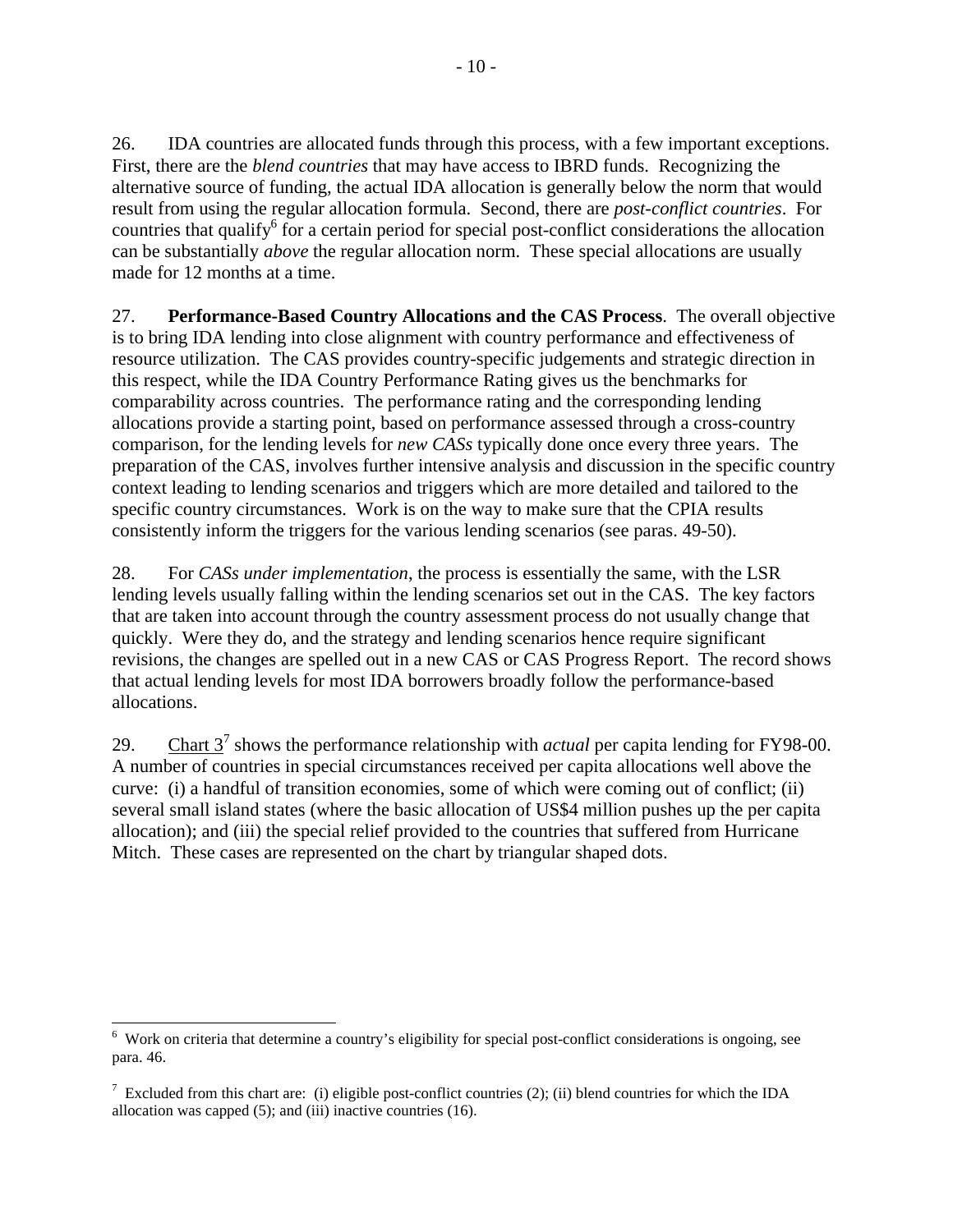

30. **Lending Strategy Review 2000**. The LSR 2000 exercise was completed during the autumn of 2000, and allocated some SDR 16 billion (US\$21 billion) for the FY02-04 period assuming, for the purpose of the exercise, a similar funding level in IDA13 as in IDA12 (SDR 15.2 billion) plus some extra funding from the under-run in FY00.

31. The LSR allocations for the Africa region reflect Management's strategy to increase IDA's effectiveness in Africa. This involves: (i) particular focus on a number of well performing countries (Burkina Faso, Cameroon, Ghana, Madagascar, Mali, Mozambique, Senegal, Tanzania, Uganda, and Zambia); (ii) re-engagement, where possible, with major countries; and (iii) increased attention to region-wide problems, including communicable diseases.

32. The LSR also reflects the sense of the Deputies' discussion in Lisbon in June 2000, where it was agreed that IDA would allocate over the subsequent three years at least U\$1 billion to projects combating communicable diseases including HIV/AIDS. As a first step, the Board approved in September for the Africa region a US\$500 million Multi-Country HIV/AIDS project. Lending under this project will normally be expected to fall within the performancebased allocation of each individual country, recognizing that tackling the AIDS crisis would be a primary development objective in these countries. At the margin, however, the allocation could be increased in the case of good performers when a strong and comprehensive program to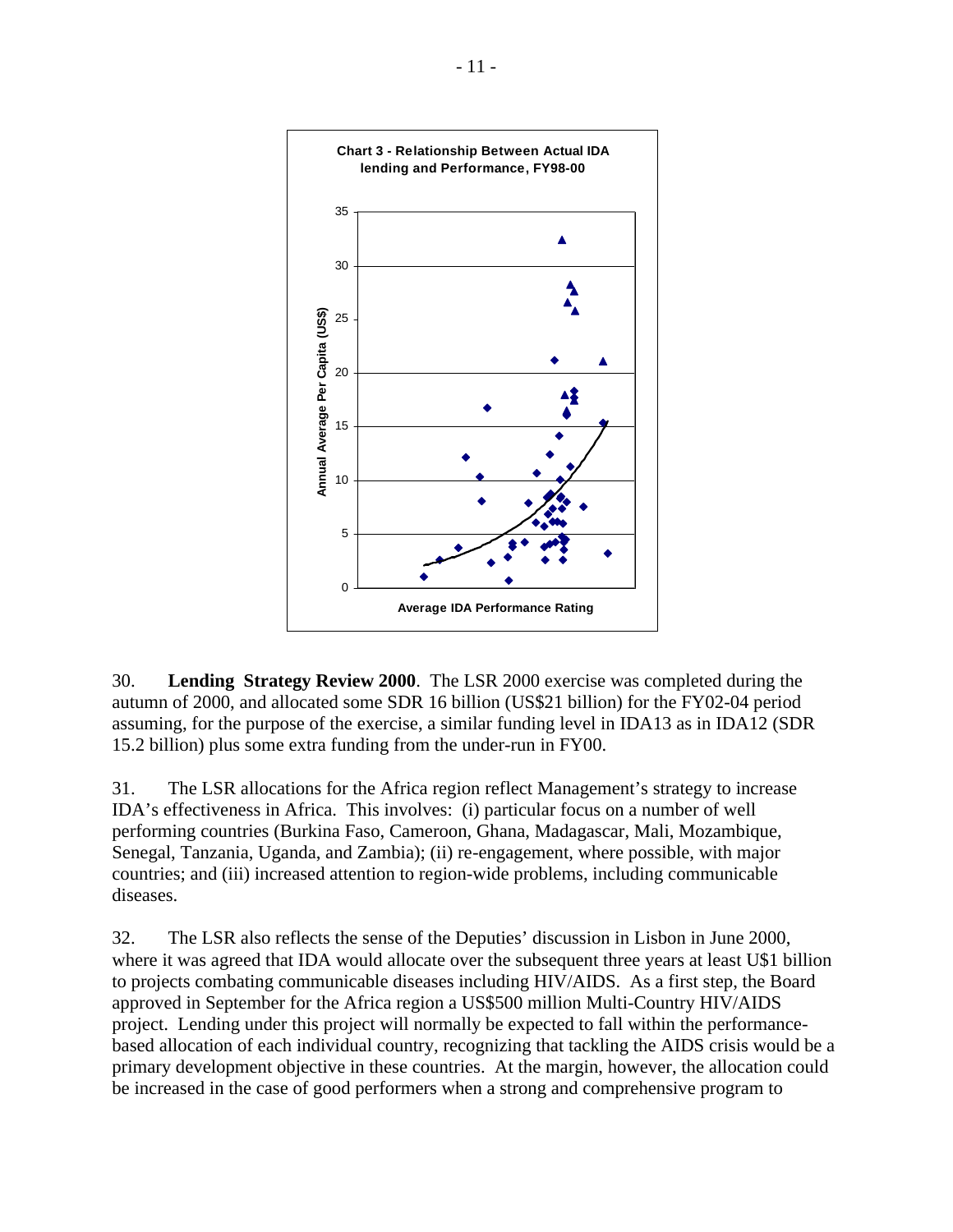combat communicable disease is brought forward and warrants support. In the case of poor performing countries, exceptional funding for HIV/AIDS projects would need to be justified on the basis of the following: a severe health crisis; the existence of capable institutions to implement the program; and having a robust supervision and monitoring arrangement in place. In these instances, moreover, additional due diligence would be needed, along the lines noted by Deputies in Lisbon, to ensure that the IDA resources being devoted for such purposes would be well used, in spite of the difficult country situation. The assessment of the institutional performance and program management capacity would be based on the country's ratings for the seven governance criteria (see para. 20) and for its portfolio implementation, as based on the ARPP (see para. 18).

33. Macedonia was excluded from the LSR 2000 exercise, as it will graduate to IBRD borrower status at the end of FY01<sup>8</sup>. The Bolivia allocation was made under the current CAS assumption that it would graduate at the end of FY02. In the case of Nicaragua and Honduras special considerations related to the impact of Hurricane Mitch were applied (which fulfill IDA's pledge to provide additional resources to these countries after the disaster). As for post-conflict allocations, five countries qualified at this time for special twelve-month allocations: Bosnia-Herzegovina<sup>9</sup>, Congo Rep., Eritrea, Guinea Bissau, and Sierra Leone. The allocations for four blend countries with potential access to IBRD funds (India, Indonesia, Nigeria, and Pakistan) were set well below the formula based IDA-only norms. A number of other blend countries were treated as if they were IDA-only countries since they currently have no access to IBRD funds. Finally, no allocations were provided for six inactive countries: Afghanistan, Dem. Rep. of Congo, Liberia, Myanmar, Sudan, and Somalia.

34. Box 5 summarizes the results of the LSR 2000 for 62 of the 77 eligible IDA countries, excluding the special allocation situations of 15 IDA countries: 5 post-conflict countries; 4 blend countries; and 6 inactive countries. The population-weighted average per capita per annum (PCPA) allocation shows a substantial range: from US\$2.8 for the lowest quintile, to US\$11.3- or four times as much--for the top quintile. This is a significantly higher spread than before IDA12 with its increased stress on performance-based lending. The upper quintile also shows a relatively high PCPA allocation of US\$10.1. The PCPA allocation for the middle quintile is significantly reduced due to relatively low lending levels foreseen in Bangladesh and articulated in the CAS (without Bangladesh, the figure of US\$5.9 would be increased to US\$8.9).

 $\overline{a}$ 

<sup>&</sup>lt;sup>8</sup> On the other hand, Armenia, Georgia, Kyrgyz Rep, and Moldova became IDA-only countries as of FY01, but this switch had no impact on their LSR treatment, since in recent years they had been treated as if they were IDA-only.

<sup>&</sup>lt;sup>9</sup> FY02 is the last year during which Bosnia-Herzegovina is eligible for special post-conflict considerations.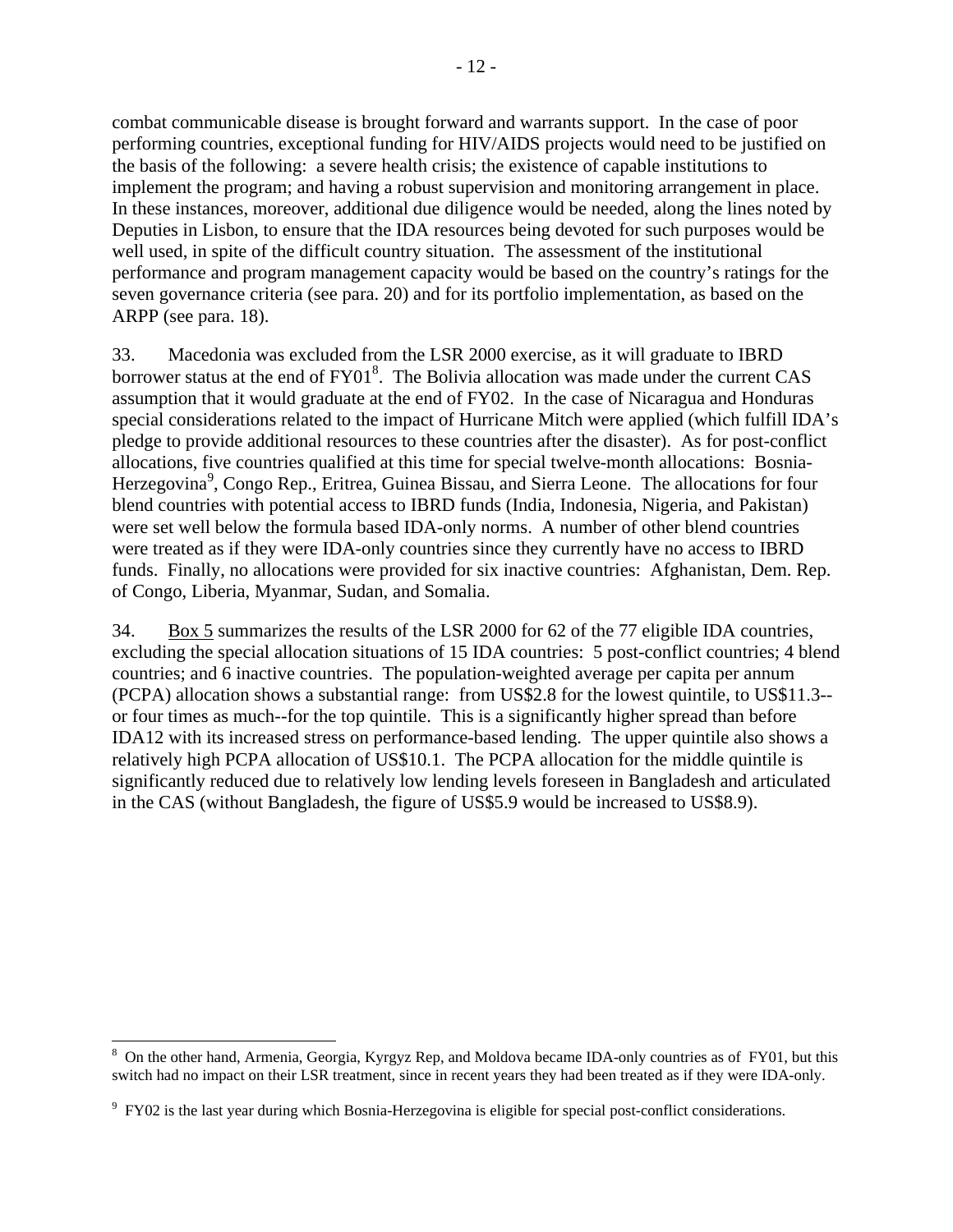|                                                                                                                                                             |                  | <b>Box 5: FY02-04 Lending Strategy Review</b> |                                          |
|-------------------------------------------------------------------------------------------------------------------------------------------------------------|------------------|-----------------------------------------------|------------------------------------------|
| by IDA Performance Quintile <sup>a/</sup>                                                                                                                   |                  |                                               |                                          |
| <b>Performance</b>                                                                                                                                          | Number of        |                                               | <b>Population Weighted</b>               |
| <b>Quintile</b>                                                                                                                                             | <b>Countries</b> | <b>Average Rating</b>                         | <b>Average Allocation</b><br>PCPA (US\$) |
| Top                                                                                                                                                         | 13               | 4.06                                          | 11.3                                     |
| Upper                                                                                                                                                       | 12               | 3.77                                          | 10.1                                     |
| Middle                                                                                                                                                      | 13               | 3.57                                          | 5.9                                      |
| Lower                                                                                                                                                       | 12               | 3.26                                          | 7.2                                      |
| Lowest                                                                                                                                                      | 12               | 1.91                                          | 2.8                                      |
| <b>Total</b><br>a/ Excludes:                                                                                                                                | 62               | 3.46                                          | 7.6                                      |
| Inactive countries: Afghanistan, Congo DR, Liberia, Myanmar, Sudan, Somalia.                                                                                |                  |                                               |                                          |
| Post-conflict countries: Bosnia-H., Congo Rep., Eritrea, Guinea-Bissau, and Sierra Leone.<br>(ii)                                                           |                  |                                               |                                          |
| Blend countries for which allocations are fixed well below the IDA-only norm: India, Indonesia,<br>(iii)<br>Nigeria and Pakistan.<br>SDR $1 = US$$ 1.30788. |                  |                                               |                                          |

35. Chart 4 shows the broad exponential relationship between country performance and the IDA PCPA Allocation. The triangular shaped dots above the curve represent countries with populations of less than 0.5 million people which receive especially high per capita allocations as a result of the universal minimum allocation of US\$4 million. This is consistent with recommendations of the Small States Task Force which were endorsed by the Development Committee in the spring of  $2000^{10}$ .

 $\overline{a}$ 

<sup>10</sup> *Small States: Meeting Challenges in the Global Economy*, April 2000.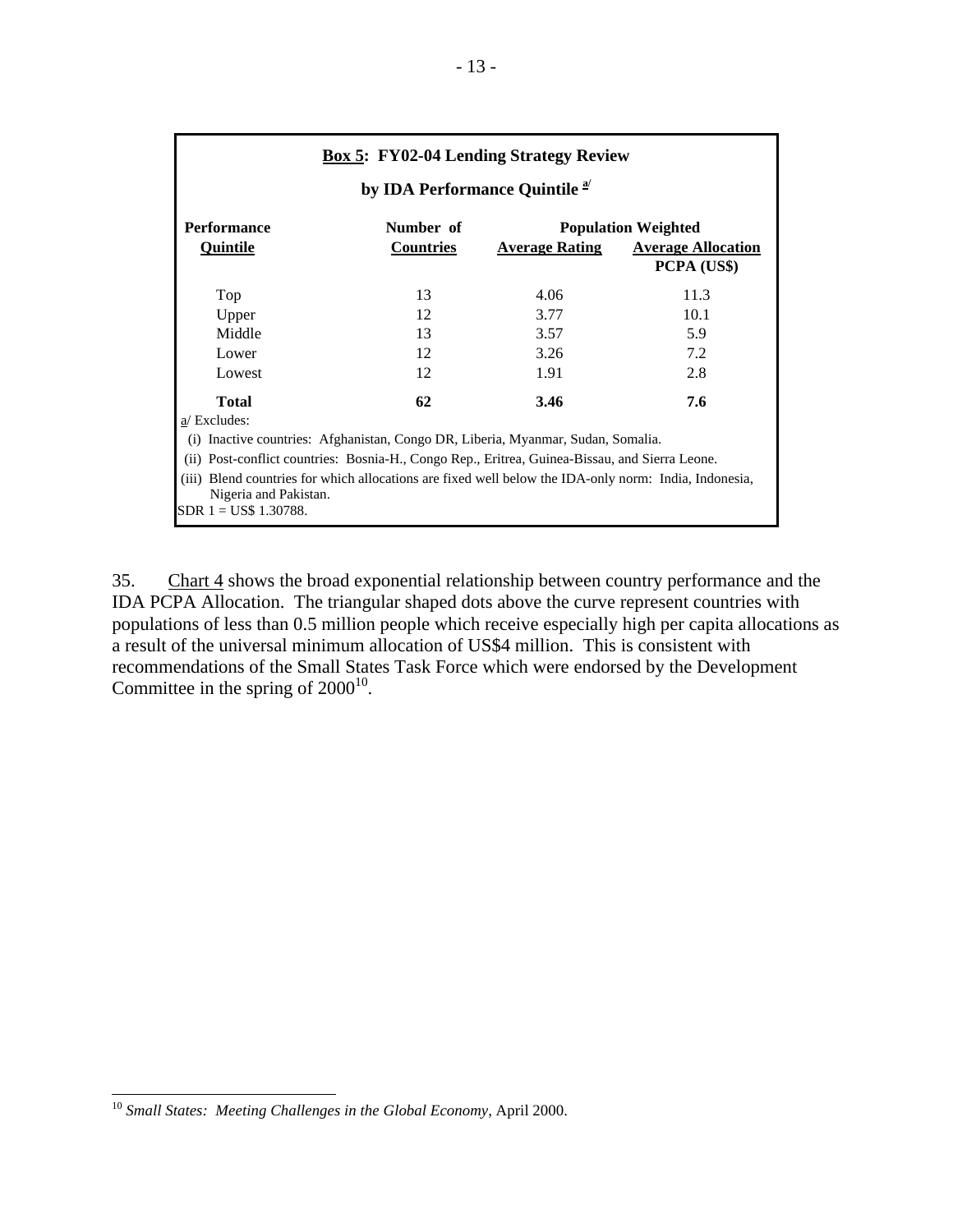

# **III. Emerging Issues and Agenda for Future Work**

36. As experience with IDA's performance-based resource allocation system grows, a number of issues are emerging which clearly merit further consideration and in some cases work is already underway on improvements. The start of discussions on IDA's  $13<sup>th</sup>$  Replenishment is an appropriate moment to review this agenda.

# **Improving the Measurement of Performance by the CPIA**

37. The record on resource transfers indicates that IDA's record in aligning its lending with performance compares favorably with that of other development assistance programs. Nonetheless, issues remain on which further reflection and work are needed.

38. First, performance criteria used in the CPIA and in IDA allocation need to reflect the emergence of the PRSP process as an important determinant of development strategy and development support. The PRSP sets out future intentions, while the CPIA measures current performance: nevertheless, it is clearly important that the CPIA captures emerging priority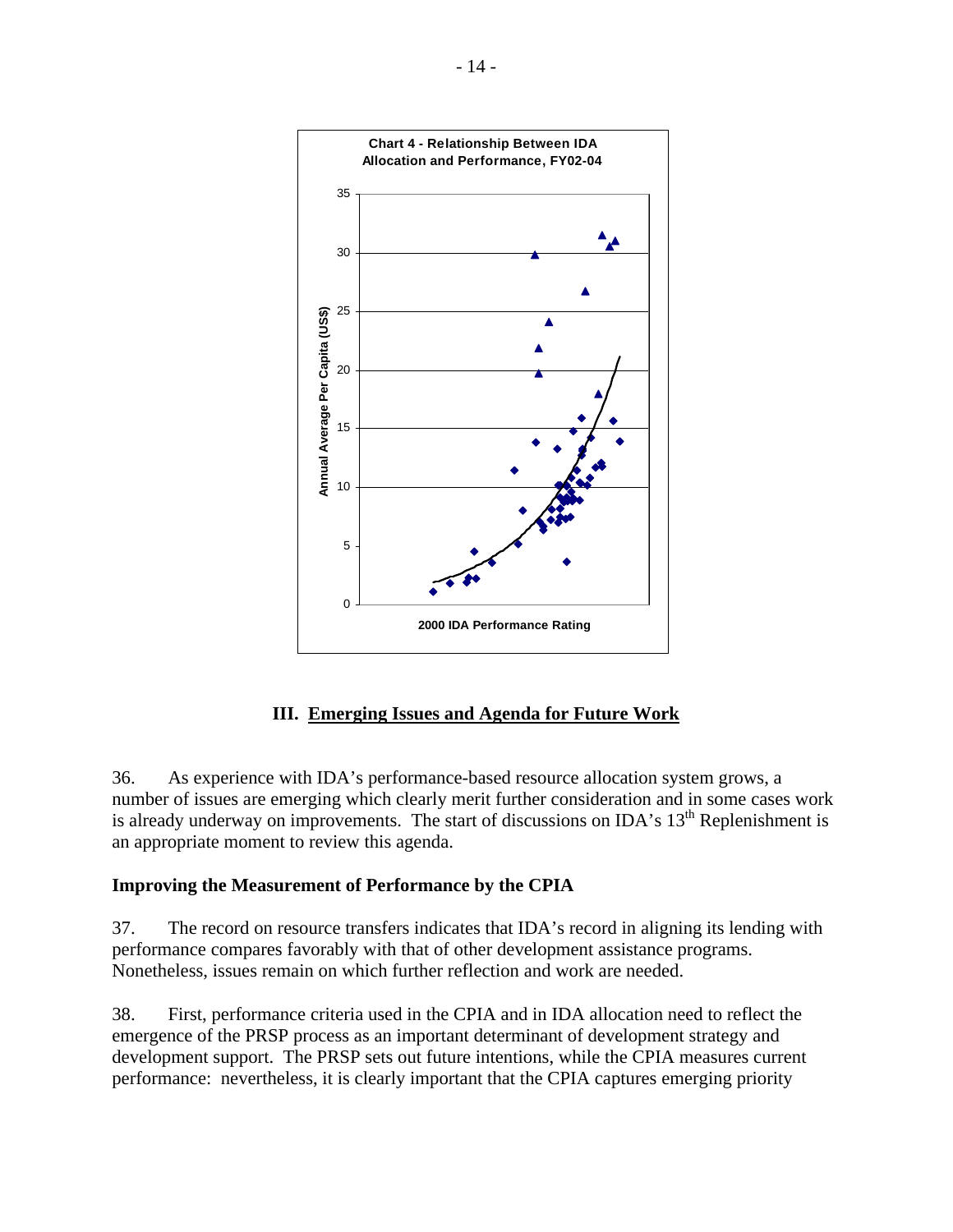issues in the PRSP process--for example, the appropriateness of the balance between development and non-productive expenditures.

39. Second, it is clearly timely to look again at the dispersion of country ratings. The large majority of IDA countries are scored in a fairly narrow range, with substantial convergence around the two middle ratings. This re-examination needs to confirm that the higher scores can be attained by a well performing country and that the higher levels of the performance spectrum are consistent across criteria. In this context, the 'neutrality' of ratings--to ensure that countries in different stages of development are rated on an equal basis, and that the criteria (and ratings) focus on policy actions rather than either intentions or outcomes--will also be re-evaluated.

40. Third, key aspects of the CPIA approach--comprehensiveness, practical manageability, objectivity--necessarily have some tensions among them, and these need to be subject to serious periodic scrutiny and review.

41. An internal CPIA review is currently in process, to be completed before the 2001 CPIA exercise, to deal with these issues. It will also draw on (i) the OED IDA Review, which will become available in spring 2001 and has reviewed the performance allocation system as part of its broader examination of IDA's record, and (ii) the feedback from the country rating discussions. The IDA13 consultation with representatives of borrowing countries will also invite input on the CPIA approach and how it is working in practice. During the course of 2001, staff are also planning to hold a workshop with external partners, including academics and civil society, on the experience with the CPIA process to encourage debate and solicit concrete ideas for simplification and improvement.

# **IDA-Specific Assessment Issues**

42. **The Governance Discount.** IDA Deputies requested during the IDA12 replenishment discussions that a way be found to appropriately reflect the overarching importance of good governance for a country's effective implementation of its development strategy in the pursuit of poverty reduction. The IDA12 Agreement endorsed a novel approach, which as described above, involved applying a governance discount to the overall rating in case of substantial governance weakness. This approach has indeed given a much higher profile to governance issues and has effectively moved this issue to the center of IDA's dialogue with affected countries.

43. At the same time, it has been the subject of some debate. The flag-based methodology is discrete in character and has thus given rise to arguments that the process might be too harsh and result in discontinuous and inequitable outcomes. A slightly higher rating allows a country to escape the discount, while conversely a slightly lower rating can result in a large reduction in IDA's lending allocation. Some development partners have explored slightly different approaches pay due attention to governance without incurring the sharp allocation discontinuity. For example, the Asian Development Bank, in the process of tailoring the IDA model to its needs, decided to simply give the governance factor a weight of 30% (the same weight as the governance indicator in the Bank's CPIA) in its country performance rating and not use flags that produce a substantial governance discount.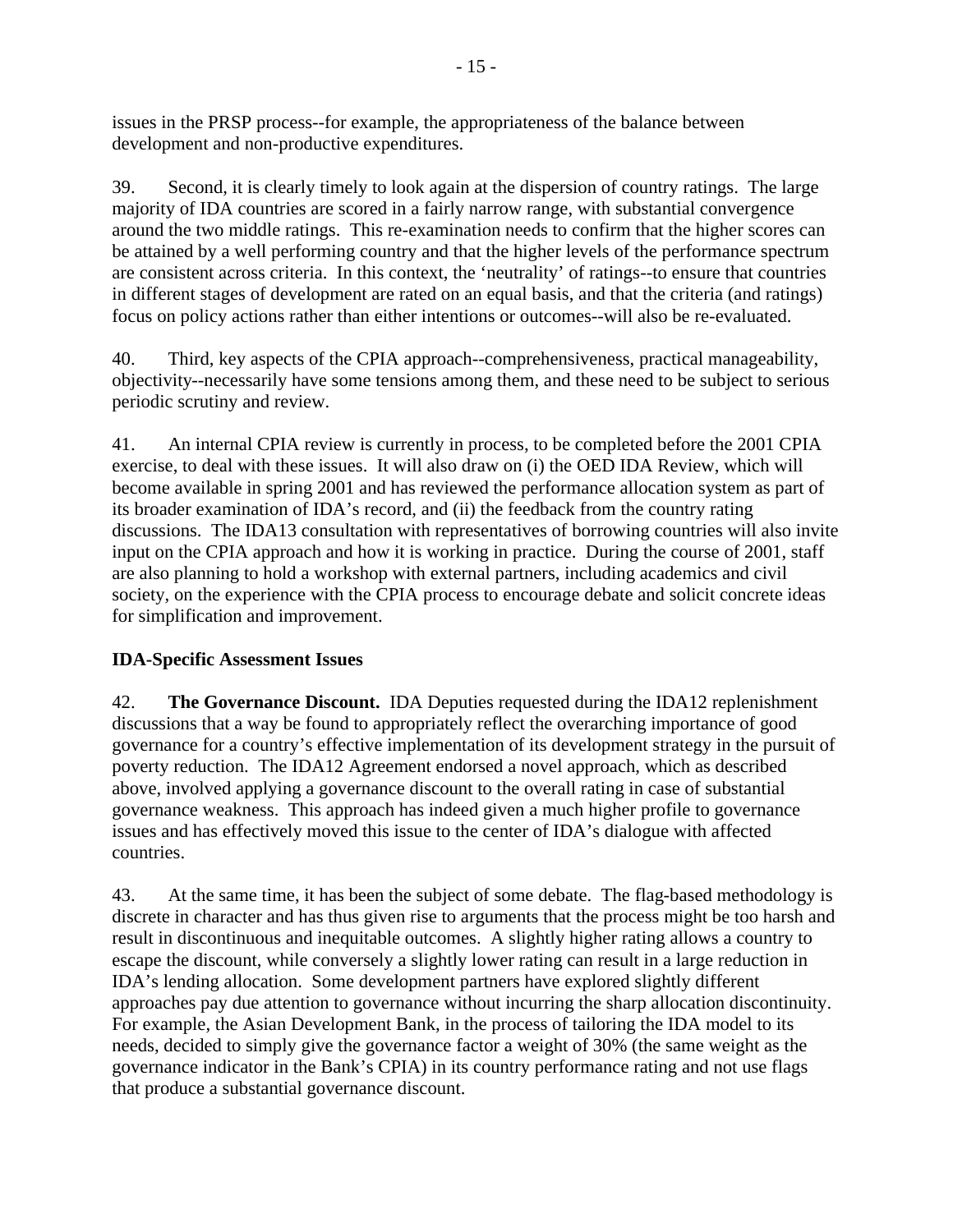44. Allocation outcomes are indeed dramatically different with a governance discount and without it, even if in the latter case the weight of governance indicators were to be substantially increased in the CPIA. For example, increasing the weighting to 50% for the six governance indicators in the CPIA would reduce the average allocation by only 10%, while the discount methodology reduces the allocation by 50%. The governance discount mechanism has clearly functioned as a means to highlight a crucial development dimension and to ensure that resource flows are adjusted accordingly, without reducing unduly the relevance of other indicators of policy measures for development effectiveness. At the same time, however, the large influence that governance indicators exert on the allocation makes the approach an important and legitimate subject of review and evaluation. Work to further refine governance indicators is currently well underway in collaboration with several bilateral development partners and it will be important to ensure that the results are widely debated.

45. **Refining the Criterion on Procurement Practices**. An important component of assessing good governance is the transparency of public sector procurement since mismanagement or corruption in procurement is clearly a key signal of wider problems, as well as being critical in itself to the responsible management of public resources. For that reason, an indicator on procurement policies is included as one of the indicators that could signal poor governance--and hence a governance discount--in IDA's performance ratings. The indicator used hitherto is not altogether satisfactory for this purpose, however, since it focusses on speed (or conversely, delays) in the procurement process. Work is currently underway to improve this, shifting the focus from the timeliness of procurement to the quality of the government's procurement policies and practices, as well as the administrative efficiency of the procurement management system.

# **Allocating IDA Resources for Post-Conflict Countries**

46. The IDA12 Agreement recognized that post-conflict countries could often require exceptional responses from the international community. Such circumstances might merit allocations in excess of the performance-based norm, which would otherwise be quite low, reflecting the adverse impact of conflict on performance. It observed that the regular CPIA may not be the relevant yardstick in such special situations, and that post-conflict needs for emergency recovery and reconstruction would tend to be quite different from regular IDA support.

47. To put this general guidance onto a specific and systematic footing, work is well advanced in the Bank to develop: (i) criteria to guide a country's eligibility for such special treatment; (ii) appropriate measures of progress during the period of special post-conflict treatment, which would normally be limited to 2-3 years; and (iii) guidance as to appropriate allocation levels during this period. In parallel, the Bank is working with the Fund on a joint approach to providing assistance to post-conflict countries, especially those potentially falling within the HIPC framework. This work, which will be reported in a joint paper to the Development Committee for the Spring 2001 Meetings, should reinforce this IDA effort by building a stronger coordinated response by the Bretton Woods Institutions to post-conflict financial support.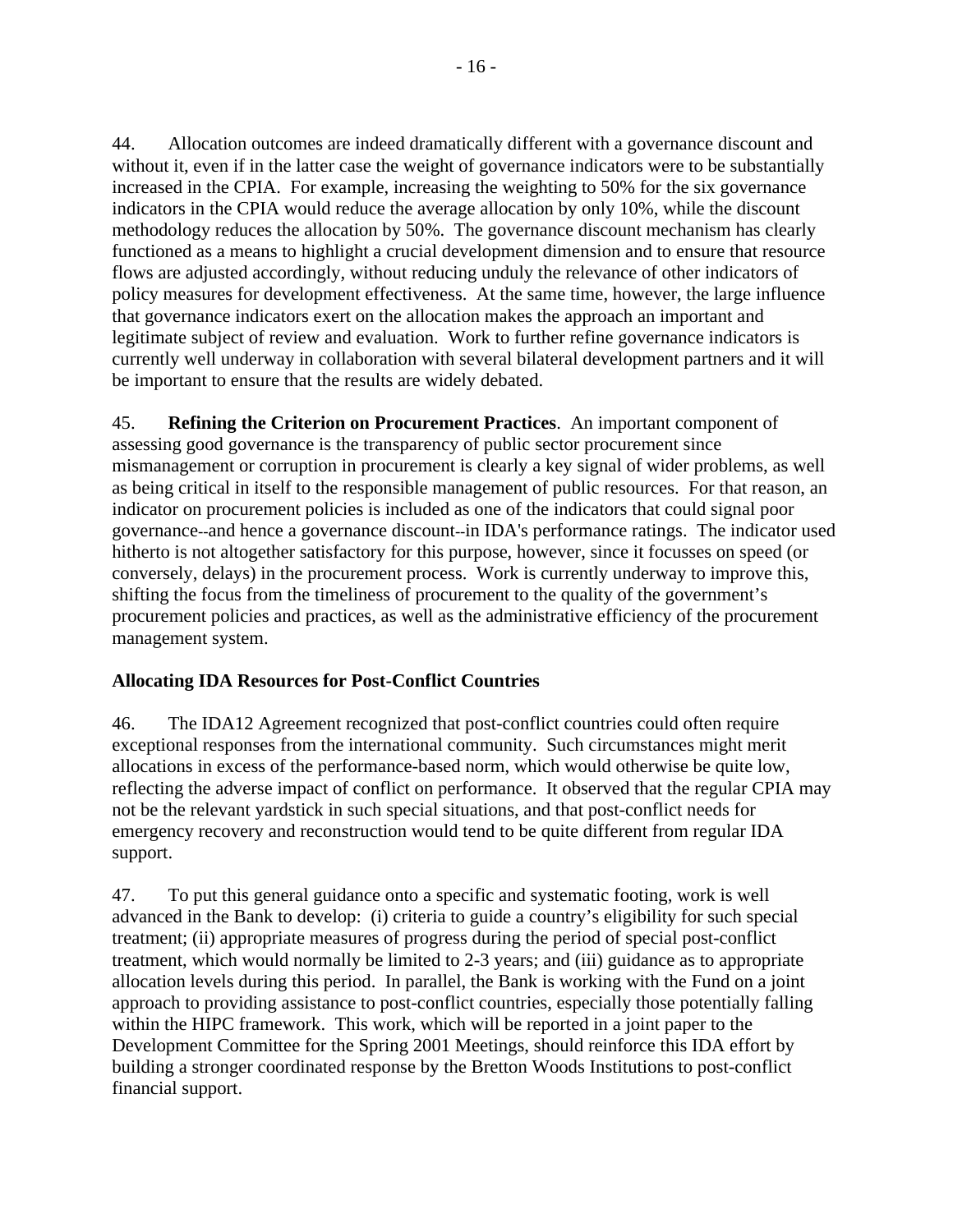#### **Strengthening the Link Between PRSP, CAS Scenarios, Performance and ESW**

48. During 2000, the Poverty Reduction Strategy Papers (PRSP) have started to come on stream. Prepared by the borrower government in collaboration with its development partners, the PRSP describes the country's *future* macroeconomic, structural and social policies and programs to promote growth and reduce poverty, as well as the associated external financing needs and major sources of financing. As the PRSP becomes a full-fledged strategic document, the CAS becomes in essence IDA's business plan in support of the country's poverty reduction strategy.

49. The selection of the IDA-supported program from that of the PRSP will increasingly be influenced by the IDA's performance assessment in *three* ways. First the assessment of the implementation of the PRS policies will be reflected in the performance ratings, and thereby in the base case IDA allocation envelope. Second, as a diagnostic tool, the CPIA can indicate areas where attention needs to be focussed and thus influence the selection of the elements of the IDAsupported program in terms of lending and non-lending activities; thus the CPIA influences the ESW work program, which in turn informs the future CPIA's results.Finally, triggers for the lending scenarios in the CAS are being increasingly focused on aspects of the CPIA that are shown to be weak. In the case of a CAS under implementation, the country rating will inform the judgement whether triggers have been met so that the country has moved into the high or low case. The most recent CAS retrospective noted that, while there has been progress, this link ought to be tightened further. Chart 5 summarizes the links between the Borrowing Country and its PRSP on the one hand, and IDA's Country Performance Rating/LSR and CAS on the other hand.





50. On the basis of this approach, further work in this area will focus on several fronts. The CAS lending scenarios will continue to be guided through the LSR by the performance-based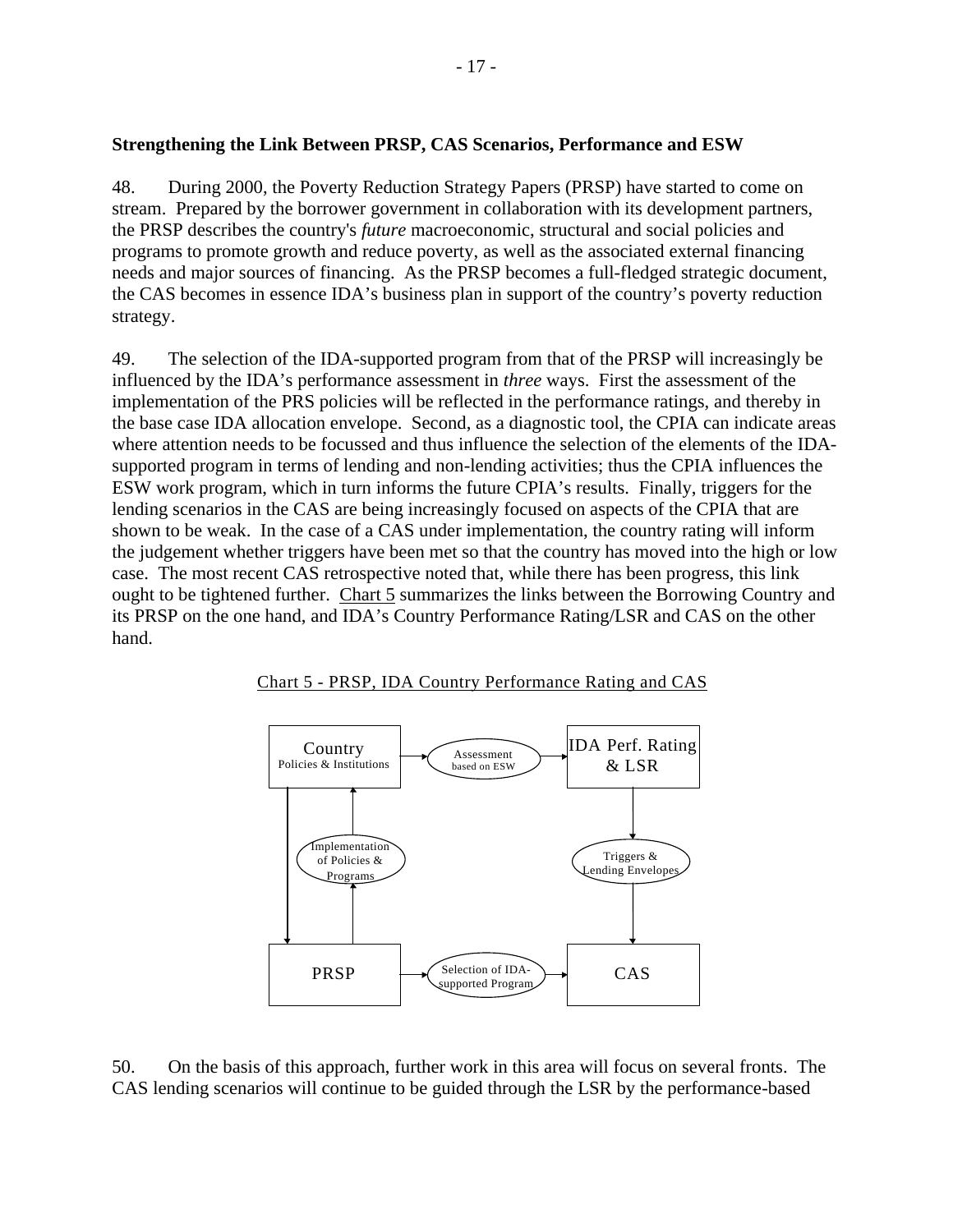allocation norms. In cases where CAS lending scenarios deviate from the performance based norms, the CAS needs to provide a clear and consistent rationale. Efforts will be made to ensure that CASs will consistently focus on critical CPIA areas that show significant weakness and systematically inform the triggers for lending scenarios. In general basic measures to address CPIA weaknesses would be necessary to remain in the base case, and progress on such criteria would be required to trigger a move to the high case scenario.

# **Transparency and Disclosure**

51. In recent years--at times accelerated by events such as the Asian financial crisis- governments and international institutions have generally moved towards a presumption of much greater transparency in the conduct of public policy. In IDA's case, this has included much wider discussion of policy issues, further engagement with civil society on CASs and other key country work, and public disclosure of CASs and other documents. The performance rating process has presented some sensitive issues, as IDA has moved towards further disclosure in this area as well.

52. In the first place, it is clearly desirable that borrower governments are aware of the outcome of IDA's performance-based assessment for their country, and that performance problems and remedial actions are fully and frankly discussed between the Bank and country authorities. In line with the recommendation of last year's internal CPIA working group, guidelines have been issued to IDA Country Directors to ensure that they share and discuss the  $2000$  CPIA and IDA Performance Ratings with their clients<sup>11</sup>. Those discussions are currently taking place. The result should be a more systematic discussion of the CPIA results with all IDA client countries, enriching the country dialogue and improving the focus and effectiveness of the IDA-funded program. Country Directors have been requested to provide feedback to inform this process in the future.

53. Secondly, there is the larger issue of wider public disclosure of CPIA ratings and of IDA's performance assessment. This has been an issue of some contention among the Bank's shareholders. On the one hand concerns have been raised that increased disclosure of country ratings could lead to repercussions with other external parties (including in the markets, in the case of IBRD borrowers in particular) and in the long run might reduce the level of openness in the country dialogue. Others argue that the transparency of full disclosure allows a true partnership of all interested parties, holds the Bank fully accountable for the quality of assessment and should be adopted as Bank policy. IDA has in fact taken important steps in the direction of fuller disclosure, by disclosing country results by quintile, for both the CPIA and IDA country performance ratings.

# **Conclusion**

 $\overline{a}$ 

54. The initial experience with the strengthened performance-based allocation framework introduced in IDA12 has been positive and further valuable information will no doubt also emerge from OED's review of IDA, currently underway. Allocations have been robust and along performance lines, and governance concerns have been flagged and brought to the

<sup>&</sup>lt;sup>11</sup> For the guidance provided to the Country Directors for this CPIA dialogue see  $\frac{\text{Annex }4.}{\text{Annex }4.}$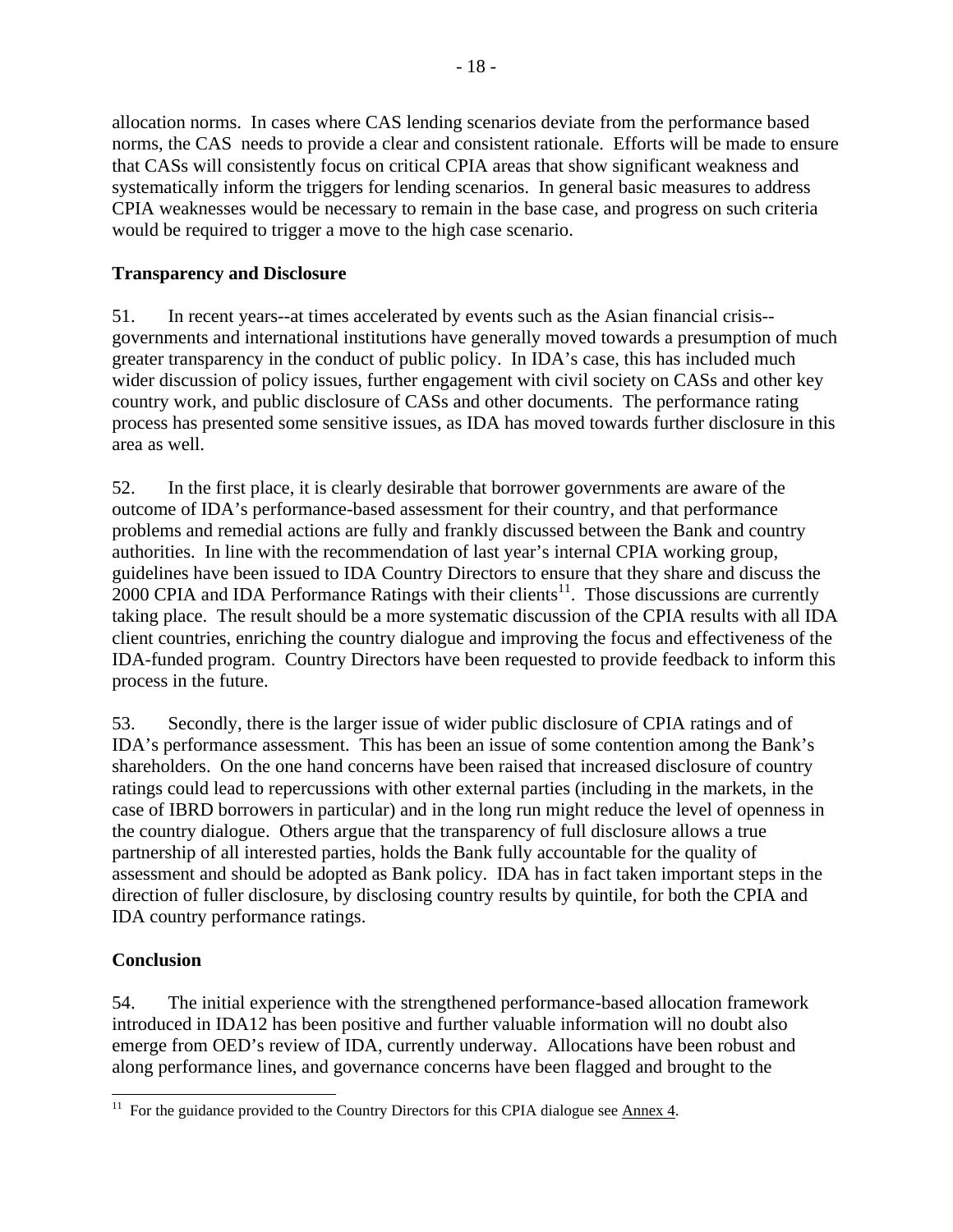forefront of the country dialogue where needed. IDA's framework has encouraged the development of comparable systems in the AfDB and the AsDB, and performance-based lending is also starting to take hold in other, smaller regional development banks. Nonetheless, considerable work remains to be done on the issues discussed above, to ensure that IDA remains both a strong resource for poor countries and an instrument which is highly responsive to their development efforts.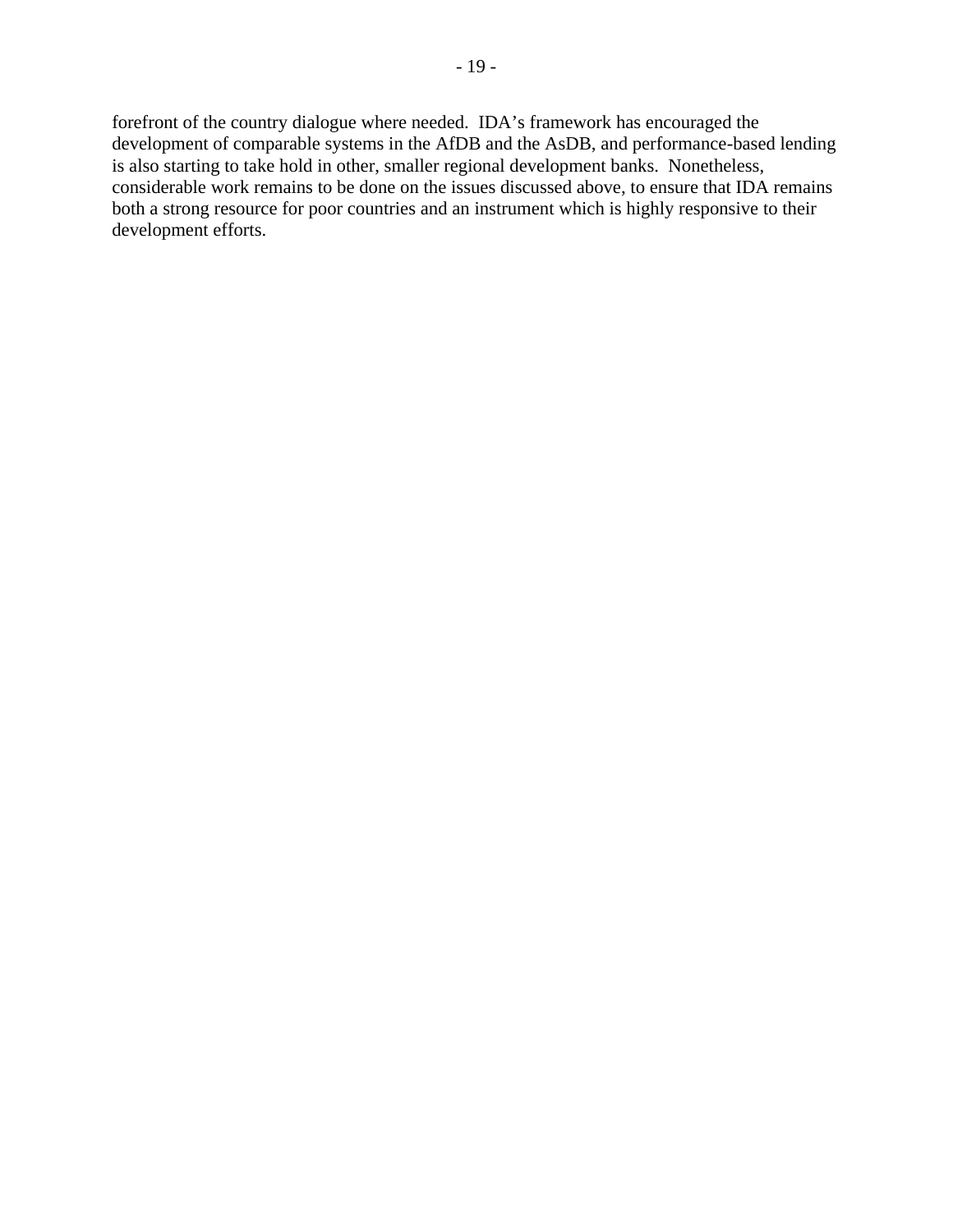## **Project Portfolio Performance Rating Methodology**

1. The basic measure of portfolio performance is the number of projects at risk of not achieving their development objectives. Projects at risk consist of actual and potential problem projects. Actual problem projects are those for which Implementation Progress (IP) is unsatisfactory or Development Objectives (DO) are not likely to be achieved. Such ratings are generally updated every six months in the context of supervision reports.

2. The DO rating, which is closest in concept to the measure of final evaluated project outcome in Implementation Completion Reports, is the likelihood of attaining the objectives set in the Staff Appraisal Report/Project Appraisal Document (SAR/PAD) (as formally revised during implementation). The IP rating is based on an overall judgement of implementation performance in relation to the benchmarks in the SAR/PAD. The DO rating takes into account not only implementation progress, but also other factors, such as inappropriate design, unforeseeable adverse economic and financial developments, price fluctuations of project outputs and changes in government policy.

3. The identification of actual problem projects has been troublesome. Inherent optimism of staff and managers, a perception that supervision reporting is a bureaucratic requirement rather than one of substantive importance, and honest differences of opinion about what progress can reasonably be expected in a given context, have tended to bias IP and DO ratings towards an optimistic view. To address this deficiency, the Annual Report on Portfolio Performance (ARPP) introduced the concept of "projects at risk" which includes both actual and potential problem projects (Box 1.1).

| <b>Box 1.1 – Projects at Risk and Actual Problem Projects</b> |             |             |                  |
|---------------------------------------------------------------|-------------|-------------|------------------|
|                                                               | <b>FY98</b> | <b>FY99</b> | FY <sub>00</sub> |
| <b>Actual Problem Projects</b>                                | 19.4%       | 13.3%       | 12.1%            |
| <b>Potential Problem Projects</b>                             | 7.3%        | 6.1%        | 2.9%             |
| Total: Projects at Risk                                       | 26.7%       | 19.4%       | 15.0%            |

4. Potential problem projects are those which are rated satisfactory on IP/DO but have other risk factors historically associated with unsatisfactory outcomes. Specifically, these projects are identified by criteria which take into account not only various aspects of actual implementation experience, but also other relevant factors such as past portfolio performance in the country and sector. Specifically, potential problem projects are identified as those for which three or more of the following eleven criteria<sup>12</sup> raise concerns:

 $\overline{a}$ 

<sup>&</sup>lt;sup>12</sup> The 12 ARPP criteria excluding the CPIA criterion.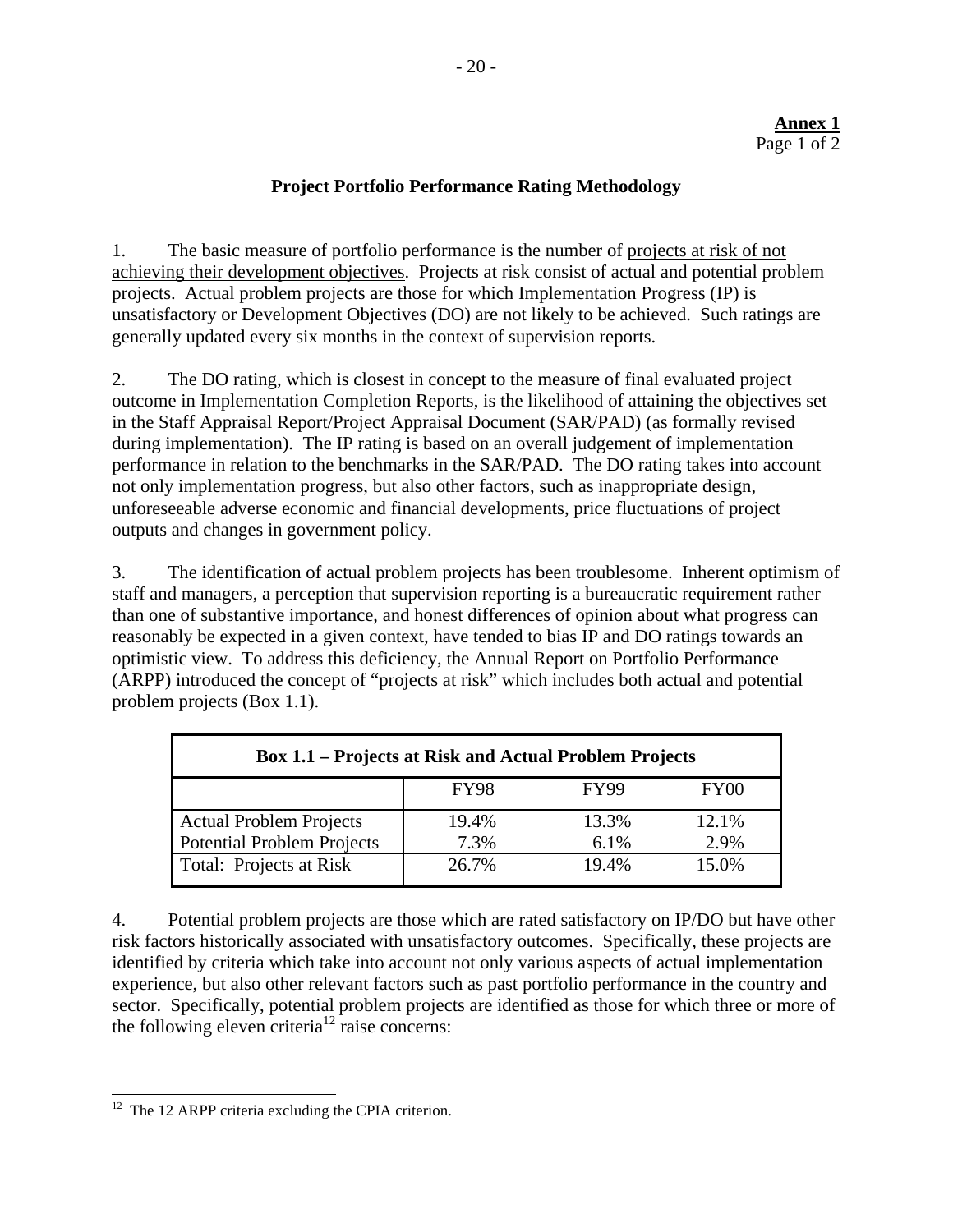#### **Annex 1** Page 2 of 2

- compliance with legal covenants;
- environmental/resettlement rating;
- counterpart funds;
- monitoring and evaluation;
- financial performance;
- procurement progress;
- management performance;
- critical risk;
- effectiveness delay;
- disbursement delays; and
- history of project failure in the country as indicated by OED ratings for recently completed projects.

5. The projects at risk ratings are more realistic and provide a better picture of the current stage of the portfolio than IP/DO ratings because they supplement, and impose discipline on, task managers' judgements. While it can still be improved, the projects at risk measure has been found to be robust and reliable in providing an early warning of potential failures and their causes.

6. Box 1.2 shows how the ARPP ratings have been made comparable with CPIA ratings, by rescaling the ARPP "percentage of projects at risk" into a 1-6 rating similar to that used for the CPIA rating. The scale is anchored by two judgements: (i) that countries with more than 35% of the projects in their portfolio "at risk" show clear signs of unsatisfactory use of external assistance; and (ii) that countries with portfolios where the "at risk" percentage is below 25% are indicative of country situations where external aid is likely to be used well.

| <b>Box 1.2 – Projects at Risk Conversion Table</b> |        |  |
|----------------------------------------------------|--------|--|
| % Projects at Risk                                 | Rating |  |
| 0% for 3 or more years                             | 6.0    |  |
| $0\%$                                              | 5.5    |  |
| $0-10%$                                            | 5.0    |  |
| 10-15%                                             | 4.5    |  |
| 15-25%                                             | 4.0    |  |
| 25-35%                                             | 3.5    |  |
| 35-40%                                             | 3.0    |  |
| 40-45%                                             | 2.5    |  |
| 45-70%                                             | 2.0    |  |
| 70-100%                                            | 1.5    |  |
| 100% for 2 or more years                           | 1.0    |  |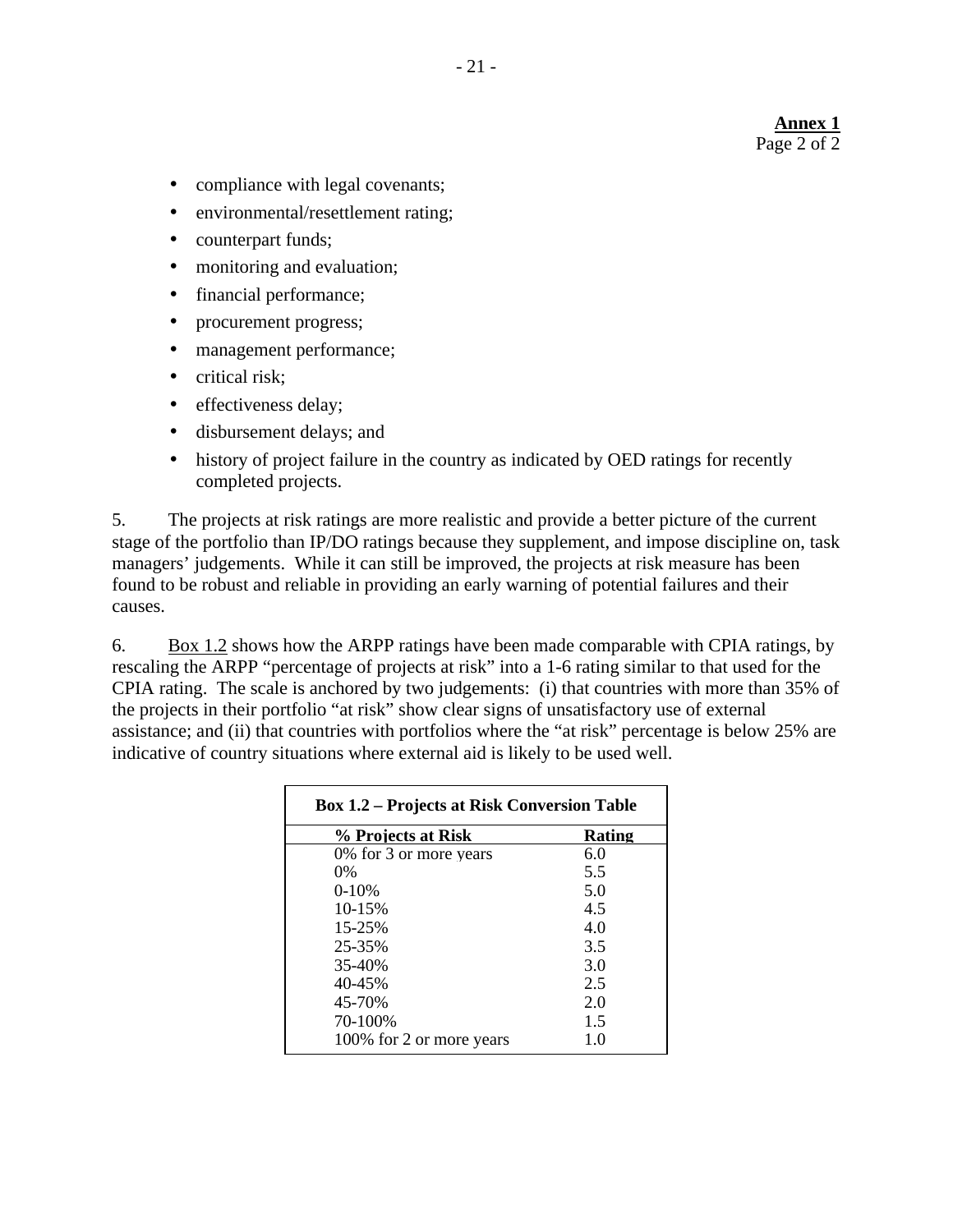#### **CPIA Questionnaire 2000**

#### **Revised Criteria 10, 11, 14**

#### *Criterion 10: Policies and Institutions for Environmental Sustainability*

1. This criterion assesses the extent to which economic and environmental policies contribute to the incomes and health status of the poor, by fostering the protection and sustainable use of natural resources and the management of pollution.

| 2 | Subsidies and/or ownership and tenure structures promote non-sustainable<br>resource use or degradation. Policies and public programs for the management<br>of natural resources and pollution emissions are ineffective. Environmental<br>services such as water and sanitation are of limited scope and financially<br>unsustainable. The regulatory framework and its implementation are inadequate<br>to handle major environmental challenges.                                                  |
|---|------------------------------------------------------------------------------------------------------------------------------------------------------------------------------------------------------------------------------------------------------------------------------------------------------------------------------------------------------------------------------------------------------------------------------------------------------------------------------------------------------|
| 5 | For <i>pollution</i> a policy framework and implementing regulations are in place.<br>Monitoring and enforcement of regulations is credible and information on<br>environmental quality is published. Taxes, fees and tradable permits encourage<br>efficient management of pollution emissions. Water and sanitation services<br>have wide coverage and are financially sustainable. The private sector and civil<br>society participate in setting environmental priorities and finding solutions. |
|   | For natural resources there are clear property rights and transparent mechanisms<br>for the allocation of concessions and quotas. Resource royalties are captured in<br>the mineral and forest sectors, while regulations and performance bonds create<br>incentives for land reclamation and good silvicultural practice. Quotas limit<br>access to fishery resources. Protected areas are effectively managed and funded,<br>at least in part, through user fees.                                  |

Guideposts:

- $\triangleright$  Existence of an environmental policy framework (WDI Table 3.14) and Environmental Impact Assessment legislation; and
- $\triangleright$  Specific issues: deforestation (WDI Table 3.4); protected areas (WDI Table 3.4); water use (WDI Table 3.5); access to safe water (WDI Table 3.5); access to sanitation (WDI Table 3.10); air pollution in major cities (WDI Table 3.13); ratification of global treaties (WDI Table 3.14); and genuine savings rate (WDI Table 3.15).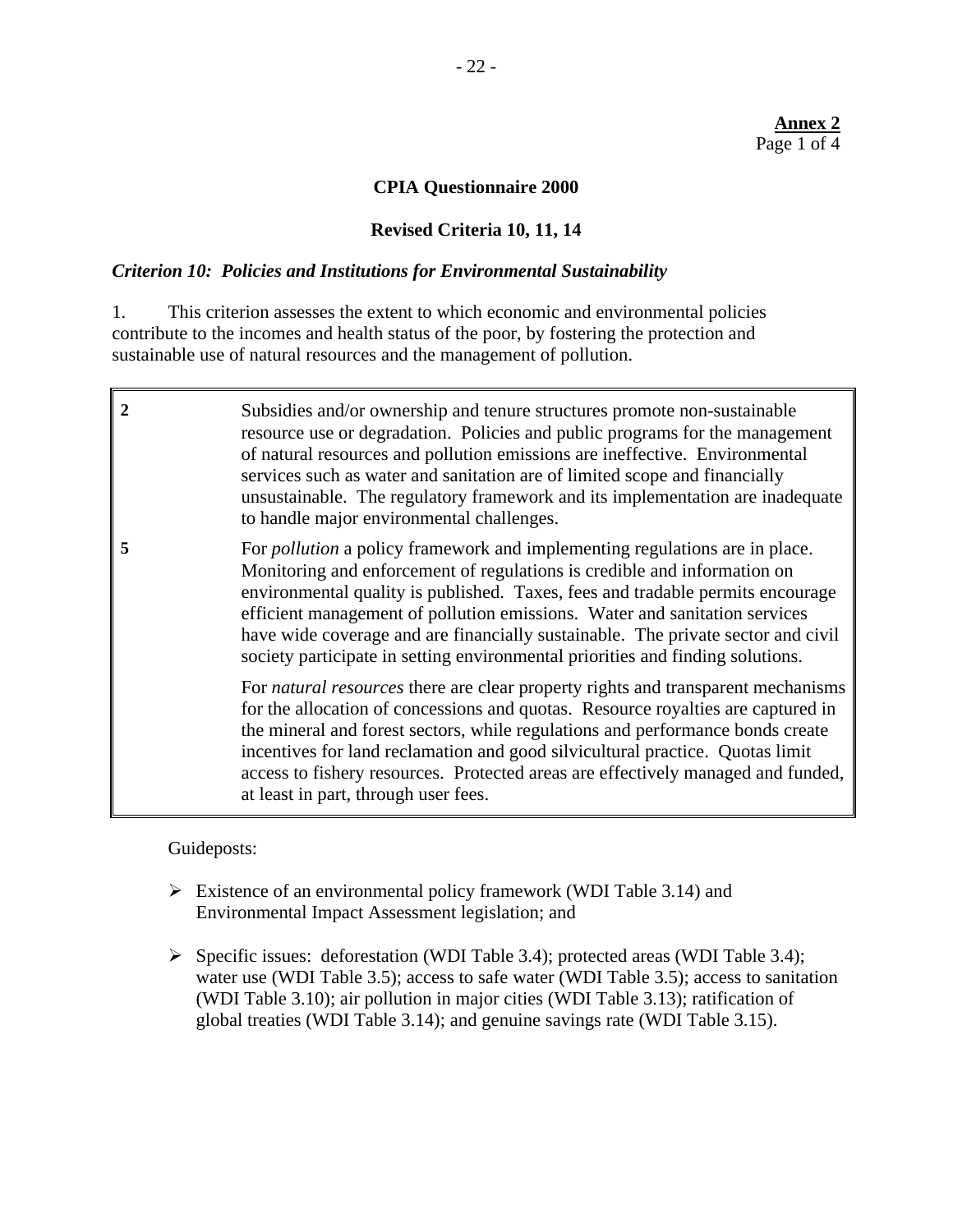## *Criterion 11: Gender*

2. This item assesses the extent to which the country has created laws, policies, practices, and institutions that promote the equal access of males and females to social, economic, and political resources and opportunities. (While the assumption is that discrimination is normally in favor of males, discrimination against males, if it exists, should be regarded negatively in coming to a judgement on this item.) Is this a country that has acted to ensure that females and males have equal access in such areas as human capital development, status under the law, political participation, access to productive resources, economic opportunities (including freedom from discrimination), public resource use, participation in the policy dialogue, and personal safety (including freedom from gender-based violence)?

**2** Existing laws and policies, implicitly or explicitly, deny equal access for women and girls (compared to men and boys) in six or more of the following areas: education; health services; the right to live or work in certain locations; to work in particular occupations or during particular hours; land ownership; inheritance of property; entry into contracts; ownership of bank accounts; credit; other forms of human or physical capital; voice in community; and national decisionmaking. The government has no strategy or plan to address existing gender gaps and few policies or programs to eliminate gender gaps in economic opportunity, access to education, social protection, or in giving political voice to women and girls.

**5** The legal system--as applied--and social and political institutions provide equal access to assets, credit, and markets for women and men. The government has adequate policies and institutions to implement these laws fairly and enforce them effectively. Policies and institutions provide for equal access to education, training, credit, markets, the labor force, voice in the community and in national decision-making, and social protection. Policies are in place and institutions exist and function in order to provide for a high degree of personal safety for all, notably for women and girls.

# *Criterion 14: Social Protection and Labor*

3. Government policies in the area of social protection and labor market regulation reduce the risk of becoming poor and assist those who are poor to mitigate and cope with further risk to their well-being. Programs and policies that help the poor reduce, mitigate, and cope with risk include the following: regulation which minimizes segmentation and inequity in the labor market; protection of basic labor standards; affordable insurance schemes; incentives for financial savings for old age or disability; regulatory framework for microsavings and microfinance; social safety nets; community-driven development projects; and active labor market programs such as public works or job training.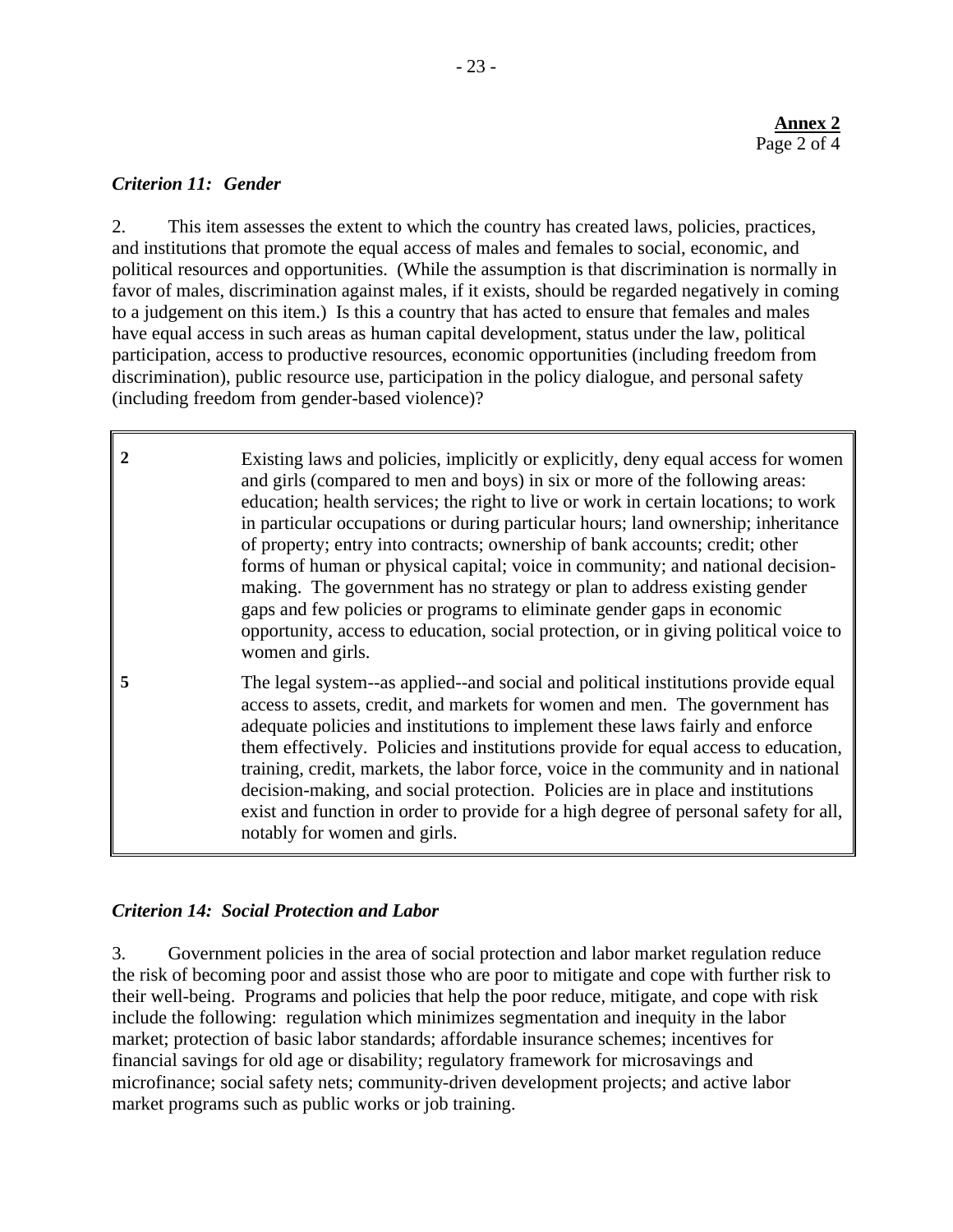**2** Insurance against risks such as crop failure, disability, loss of life, loss of employment, or natural disasters is not available to the poor. Regulation (or lack thereof) of private sector insurance companies discourages access to insurance in poor communities. Communitybased options are inadequate or have broken down. Reliance on formal or informal systems will depend on country-specific factors.

Private and public safety nets fail to reach chronically poor or vulnerable.

Excessive or inappropriate government labor market regulation discourages employment or fails to minimally protect workers.

Labor codes and/or government policies and programs fail to protect children from harmful  $labor$ <sup>13</sup>

Labor codes and/or government policies and programs fail to prevent overt discrimination in the labor market.

Active labor market programs (e.g., employment services, job training, public works projects, wage subsidies, micro-enterprise development) are inadequate, inefficient, and/or are poorly targeted.

Government policies and programs, including regulation of private banks, fail to encourage or allow mechanisms for savings among the poor.

Centralized government programs and policies fail to support community-driven initiatives.

 13 Harmful child labor is defined by the World Bank (*see* P. Fallon & Z. Tzannatos, *Child Labor - Issues and Directions for the World Bank*, World Bank, Human Development Network Social Protection, (1998)) and in accordance with the 1999 ILO Convention No. 182 on the Elimination of the Worst Forms of Child Labor, as that which inhibits the child's growth and development, and has negative implications for social and human development in countries.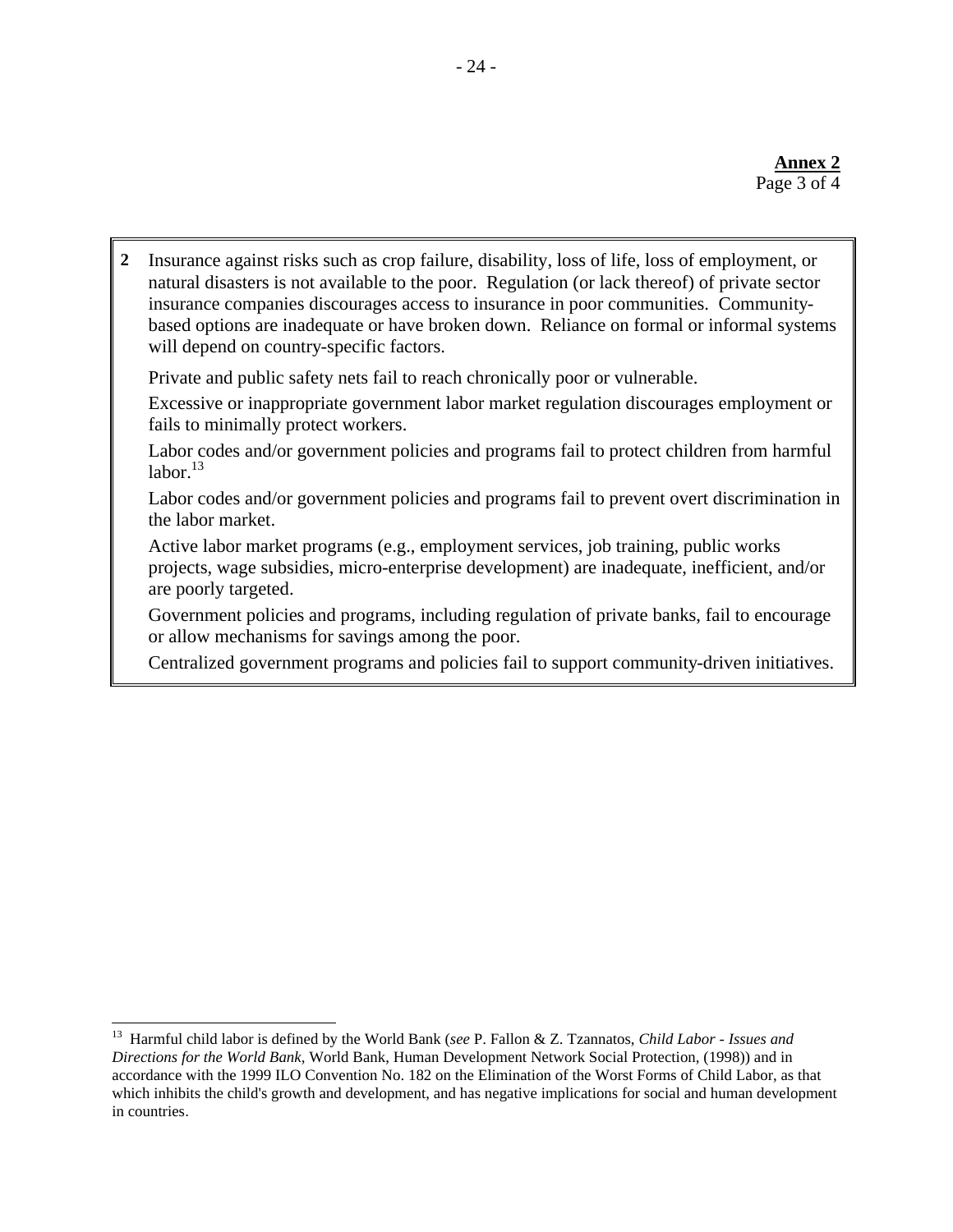**5** Government regulation of insurance promotes access to the poor. Informal or formal schemes of insurance against various risks (e.g., crop failure, disability, loss of life, loss of employment, or natural disasters) are widely available, including to the poor.

Government policies and programs are in place which, in combination with private systems, protect chronically poor and vulnerable. Government programs are adequately funded and demonstrably effective.

Labor market regulation, including the application of core labor standards, promotes broad access to employment and reflects a balance between social protection and job creation objectives in accordance with the economic circumstances and values of the country.

Government policy and programs work toward the elimination of harmful child labor, including appropriate incentives for children to remain in school. Government policy encourages civil society and local government involvement in projects to reduce child labor.

Labor codes and/or government policies and programs promote reduction of discrimination in the labor market.

Active labor market programs effectively assist the unemployed in finding new jobs or training for jobs in growth sectors. Job creation programs (e.g., public works, wage subsidies, or support for micro-enterprises) appropriately target vulnerable groups and are cost-effective.

Government regulatory framework encourages financial savings. Public and private mechanisms for savings are available to many poor communities.

Policies and programs are in place to support the poor's own development initiatives (e.g., allocation of resources to local governments for building infrastructure or other communityimprovement projects, as proposed by the communities themselves).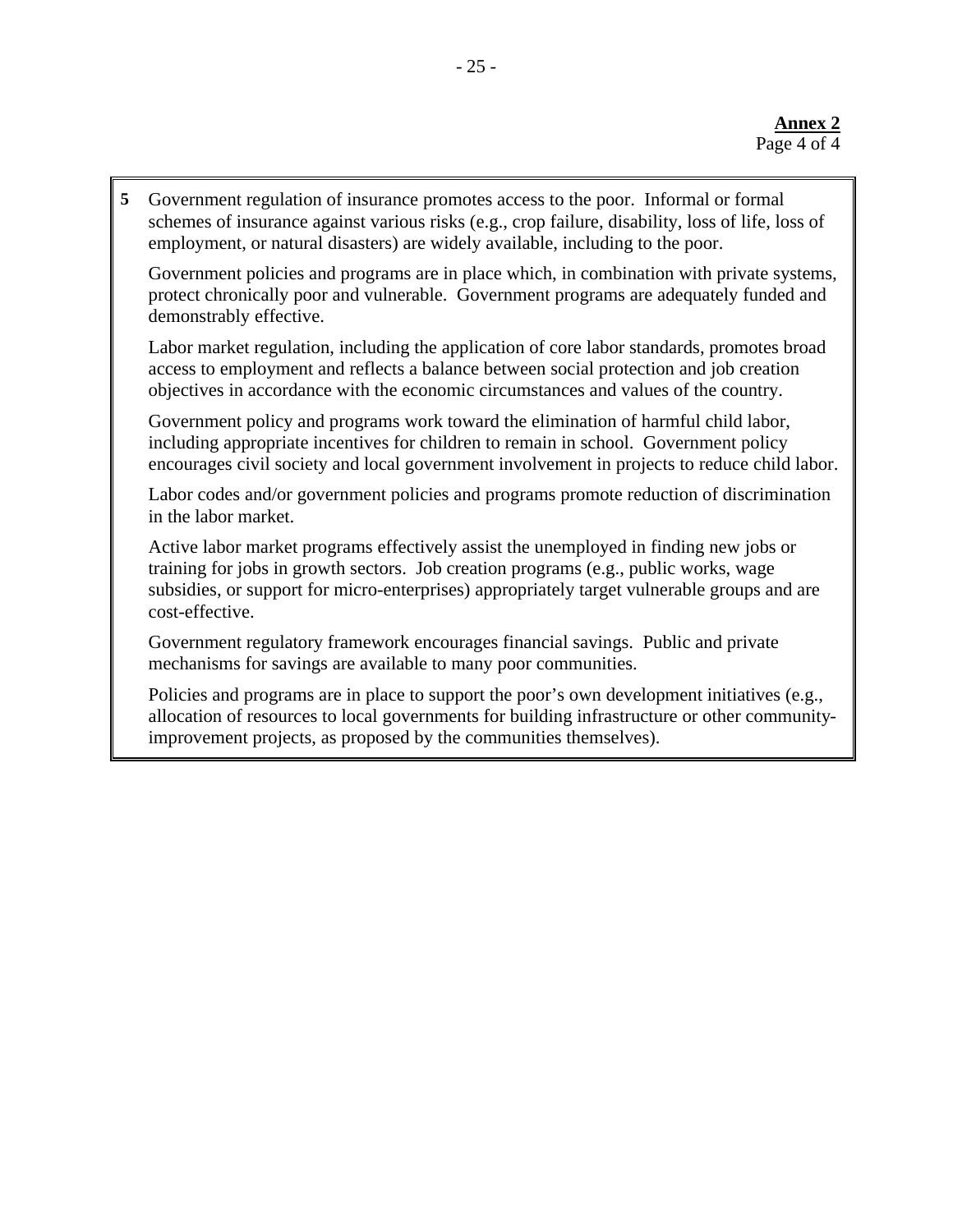# **CPIA 2000 Clusters and Portfolio Quintile-Based Results**

|                        | 2000 Country Policy and Institutional Assessments*<br><b>Cluster A - Economic Management</b>                                                                               |
|------------------------|----------------------------------------------------------------------------------------------------------------------------------------------------------------------------|
| <b>Top Quintile</b>    | Albania, Azerbaijan, Benin, Bhutan, Bosnia & Herzegovina, Chad, Honduras, India, Maldives,<br>Senegal, St. Lucia, St. Vincent, Tanzania, Uganda.                           |
| <b>Upper Quintile</b>  | Bangladesh, Bolivia, Cape Verde, Ghana, Grenada, Kiribati, Macedonia FYR, Madagascar,<br>Mauritania, Mozambique, Rwanda, Samoa, Vietnam, Yemen Arab Republic.              |
| Middle Quintile        | Armenia, Burkina Faso, Cameroon, The Gambia, Georgia, Guyana, Indonesia, Kenya, Lesotho,<br>Malawi, Mali, Moldova, Mongolia, Nepal, Pakistan, Sri Lanka.                   |
| <b>Lower Quintile</b>  | Cambodia, Cote d'Ivoire, Djibouti, Eritrea, Ethiopia, Guinea, Guinea-Bissau, Kyrgyz Republic,<br>Nicaragua, Niger, Nigeria, Solomon Islands, Tonga, Zambia.                |
| <b>Lowest Quintile</b> | Angola, Burundi, Central African Republic, Comoros, Congo Republic, Dominica, Haiti, Lao<br>PDR, Sao Tome and Principe, Sierra Leone, Tajikistan, Togo, Vanuatu, Zimbabwe. |
|                        | * Excludes inactive countries: Afghanistan, Congo DR, Liberia, Myanmar, Somalia, Sudan.                                                                                    |

|                        | 2000 Country Policy and Institutional Assessments*<br><b>Cluster B - Structural Policies</b>                                                                                                          |
|------------------------|-------------------------------------------------------------------------------------------------------------------------------------------------------------------------------------------------------|
| <b>Top Quintile</b>    | Albania, Armenia, Bhutan, Cape Verde, Dominica, Georgia, Grenada, Honduras, Maldives,<br>Nicaragua, Sri Lanka, St. Lucia, St. Vincent, Uganda.                                                        |
| <b>Upper Quintile</b>  | Benin, Bolivia, Cameroon, Cote d'Ivoire, The Gambia, Guyana, India, Macedonia FYR,<br>Madagascar, Mauritania, Moldova, Pakistan, Samoa, Senegal, Tanzania.                                            |
| <b>Middle Quintile</b> | Bangladesh, Bosnia & Herzegovina, Burkina Faso, Chad, Djibouti, Ghana, Guinea, Kenya,<br>Kyrgyz Republic, Lesotho, Malawi, Mali, Rwanda, Zambia.                                                      |
| <b>Lower Quintile</b>  | Azerbaijan, Cambodia, Central African Republic, Eritrea, Haiti, Indonesia, Mongolia,<br>Mozambique, Nepal, Niger, Nigeria, Togo, Tonga, Vanuatu.                                                      |
| <b>Lowest Quintile</b> | Angola, Burundi, Comoros, Congo Republic, Ethiopia, Guinea-Bissau, Kiribati, Lao PDR, Sao<br>Tome and Principe, Sierra Leone, Solomon Islands, Tajikistan, Vietnam, Yemen Arab<br>Republic, Zimbabwe. |
|                        | * Excludes inactive countries: Afghanistan, Congo DR, Liberia, Myanmar, Somalia, Sudan.                                                                                                               |

 $\overline{\phantom{a}}$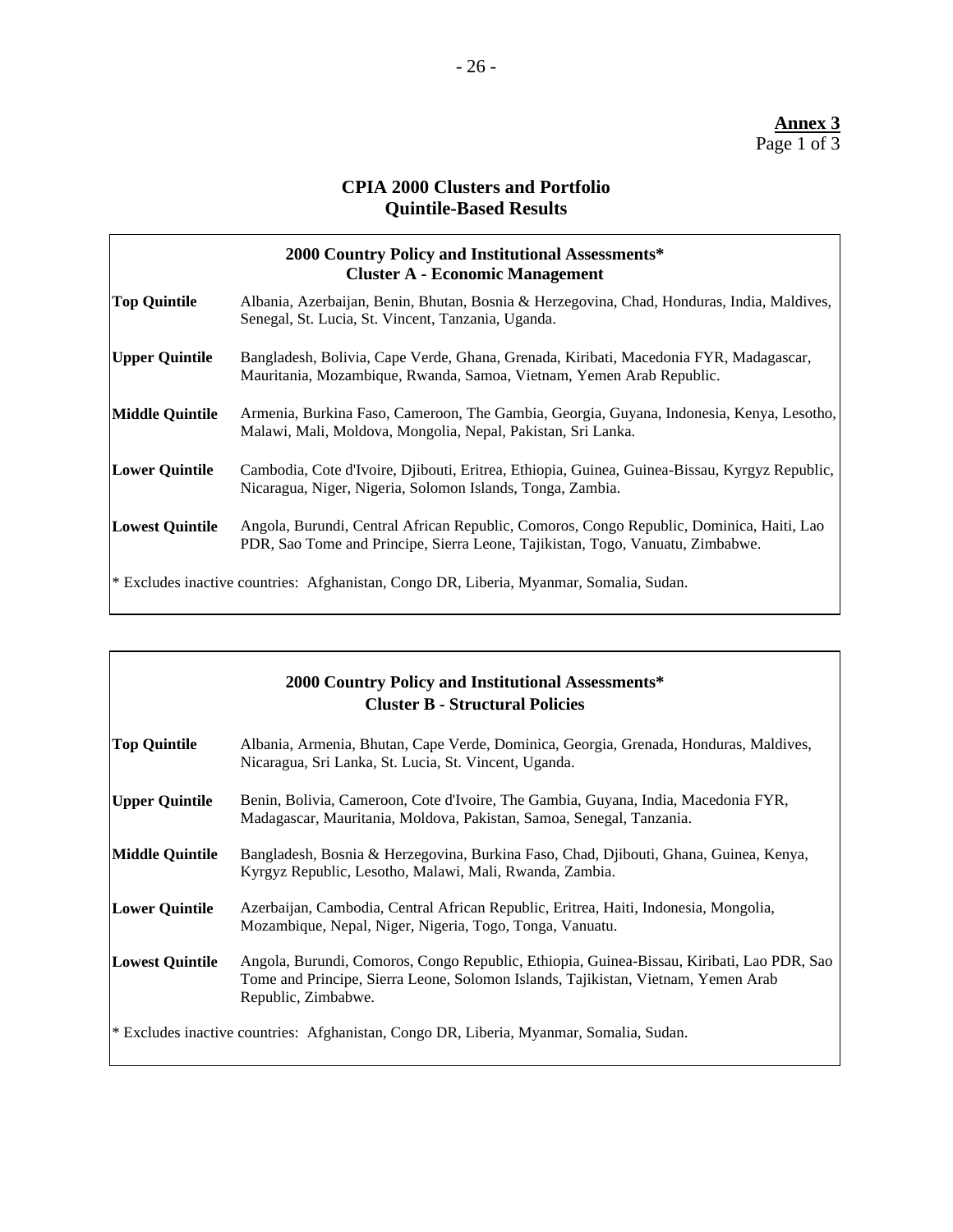| 2000 Country Policy and Institutional Assessments*<br><b>Cluster C - Policies for Social Inclusion/Equity</b> |                                                                                                                                                                                                         |  |
|---------------------------------------------------------------------------------------------------------------|---------------------------------------------------------------------------------------------------------------------------------------------------------------------------------------------------------|--|
| <b>Top Quintile</b>                                                                                           | Armenia, Bangladesh, Bhutan, Cape Verde, Grenada, Indonesia, Kyrgyz Republic, Macedonia<br>FYR, Maldives, Sri Lanka, St. Lucia, St. Vincent, Tanzania, Uganda, Vietnam.                                 |  |
| <b>Upper Quintile</b>                                                                                         | Azerbaijan, Bolivia, Dominica, Ethiopia, Ghana, Guyana, Honduras, Malawi, Mauritania,<br>Moldova, Mongolia, Samoa, Senegal, Zambia.                                                                     |  |
| <b>Middle Quintile</b>                                                                                        | Albania, Bosnia & Herzegovina, Burkina Faso, Eritrea, The Gambia, Georgia, India, Kenya,<br>Lesotho, Madagascar, Mozambique, Nicaragua, Rwanda, Tonga.                                                  |  |
| <b>Lower Quintile</b>                                                                                         | Benin, Burundi, Cambodia, Cote d'Ivoire, Guinea, Mali, Nepal, Nigeria, Pakistan, Solomon<br>Islands, Tajikistan, Vanuatu, Zimbabwe.                                                                     |  |
| <b>Lowest Quintile</b>                                                                                        | Angola, Cameroon, Central Africa Republic, Chad, Comoros, Congo Republic, Djibouti,<br>Guinea-Bissau, Haiti, Kiribati, Lao PDR, Niger, Sao Tome & Principe, Sierra Leone, Togo,<br>Yemen Arab Republic. |  |
| * Excludes inactive countries: Afghanistan, Congo DR, Liberia, Myanmar, Somalia, Sudan.                       |                                                                                                                                                                                                         |  |

| 2000 Country Policy and Institutional Assessments*<br><b>Cluster D - Public Sector Management and Institutions</b> |                                                                                                                                                                              |  |
|--------------------------------------------------------------------------------------------------------------------|------------------------------------------------------------------------------------------------------------------------------------------------------------------------------|--|
| <b>Top Quintile</b>                                                                                                | Benin, Bhutan, Cape Verde, Eritrea, Ethiopia, Ghana, Grenada, India, Lesotho, Rwanda,<br>Samoa, Senegal. St. Lucia, St. Vincent.                                             |  |
| <b>Upper Quintile</b>                                                                                              | Armenia, Bosnia & Herzegovina, Burkina Faso, Cote d'Ivoire, Dominica, The Gambia,<br>Macedonia FYR, Malawi, Maldives, Mauritania, Mozambique, Tanzania, Uganda, Zambia.      |  |
| <b>Middle Quintile</b>                                                                                             | Albania, Bangladesh, Bolivia, Guyana, Honduras, Indonesia, Kenya, Kiribati, Madagascar,<br>Mongolia, Pakistan, Sao Tome & Principe, Sri Lanka, Vanuatu, Vietnam.             |  |
| <b>Lower Quintile</b>                                                                                              | Cambodia, Cameroon, Chad, Guinea, Kyrgyz Republic, Mali, Moldova, Nepal,<br>Nicaragua, Niger, Solomon Islands, Tonga, Yemen Arab Republic, Zimbabwe.                         |  |
| <b>Lowest Quintile</b>                                                                                             | Angola, Azerbaijan, Burundi, Central Africa Republic, Comoros, Congo Republic, Djibouti,<br>Georgia, Guinea-Bissau, Haiti, Lao PDR, Nigeria, Sierra Leone, Tajikistan, Togo. |  |
| * Excludes inactive countries: Afghanistan, Congo DR, Liberia, Myanmar, Somalia, Sudan.                            |                                                                                                                                                                              |  |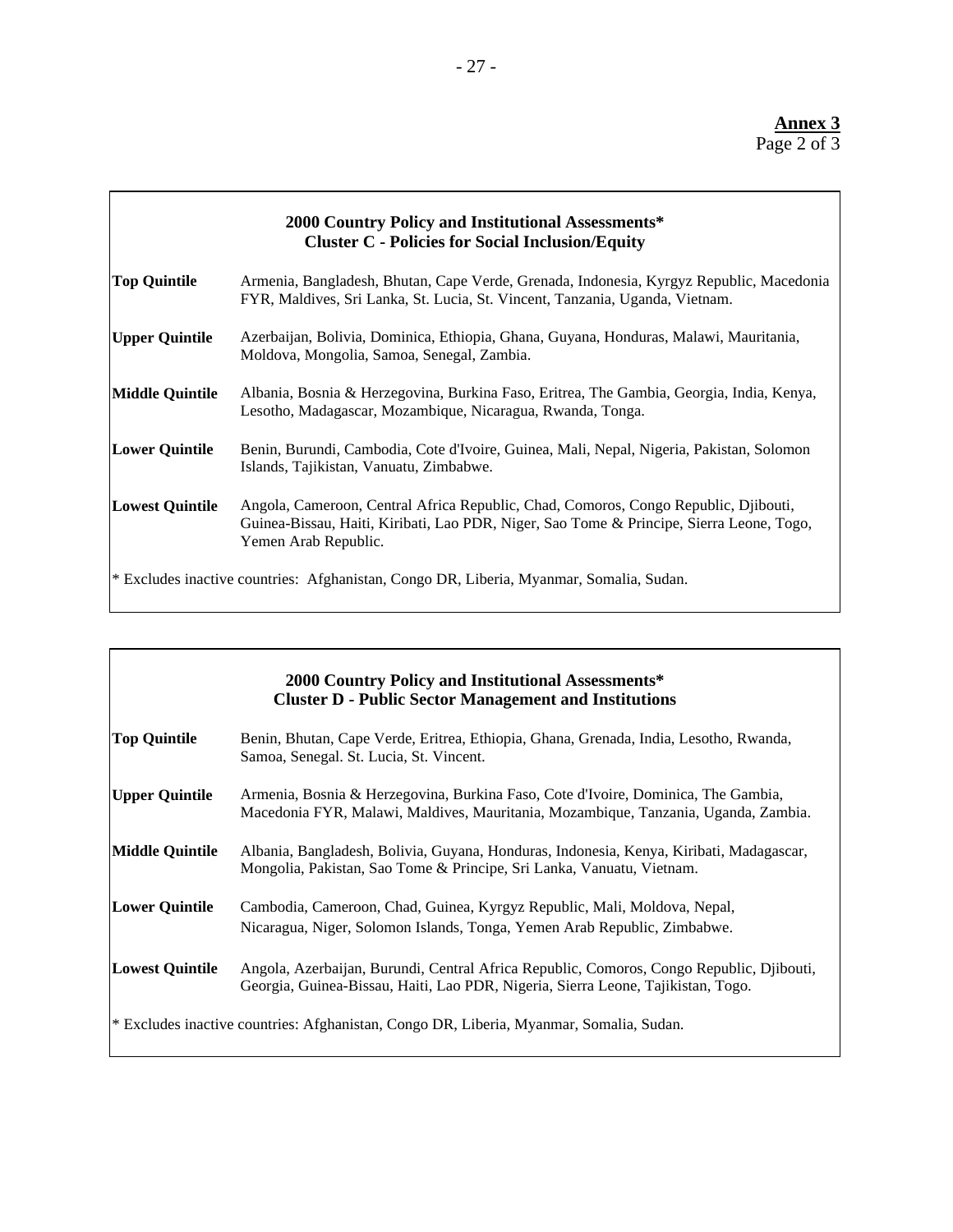| 2000 Annual Review of Portfolio Performance*                                            |                                                                                                                                                           |  |
|-----------------------------------------------------------------------------------------|-----------------------------------------------------------------------------------------------------------------------------------------------------------|--|
| <b>Top Quintile</b>                                                                     | Bhutan, Bosnia-Herzegovina, Burundi, Cape Verde, Grenada, Haiti, Honduras, Indonesia,<br>Maldives, Nicaragua, Rwanda, Samoa, Solomon Islands, St. Lucia.  |  |
| <b>Upper Quintile</b>                                                                   | Armenia, Chad, The Gambia, Georgia, Guyana, Mali, Mauritania, Mozambique, Niger,<br>Nigeria, Sao Tome and Principe, Senegal, Tanzania, Vietnam.           |  |
| <b>Middle Quintile</b>                                                                  | Albania, Azerbaijan, Benin, Bolivia, Burkina Faso, Cameroon, Cote d'Ivoire, Ghana, Guinea,<br>Madagascar, Tajikistan, Uganda, Zambia.                     |  |
| <b>Lower Quintile</b>                                                                   | Bangladesh, Cambodia, Comoros, Guinea-Bissau, India, Kenya, Kyrgyz Republic, Macedonia,<br>FYR, Moldova, Nepal, Pakistan, Sri Lanka, Yemen Arab Republic. |  |
| <b>Lowest Quintile</b>                                                                  | Angola, Central African Republic, Djibouti, Dominica, Eritrea, Ethiopia, Lao PDR, Lesotho,<br>Malawi, Mongolia, Sierra Leone, Togo, Zimbabwe.             |  |
| <b>Not Rated</b>                                                                        | Congo, Rep., Kiribati, St. Vincent, Tonga, Vanuatu.                                                                                                       |  |
| * Excludes inactive countries: Afghanistan, Congo DR, Liberia, Myanmar, Somalia, Sudan. |                                                                                                                                                           |  |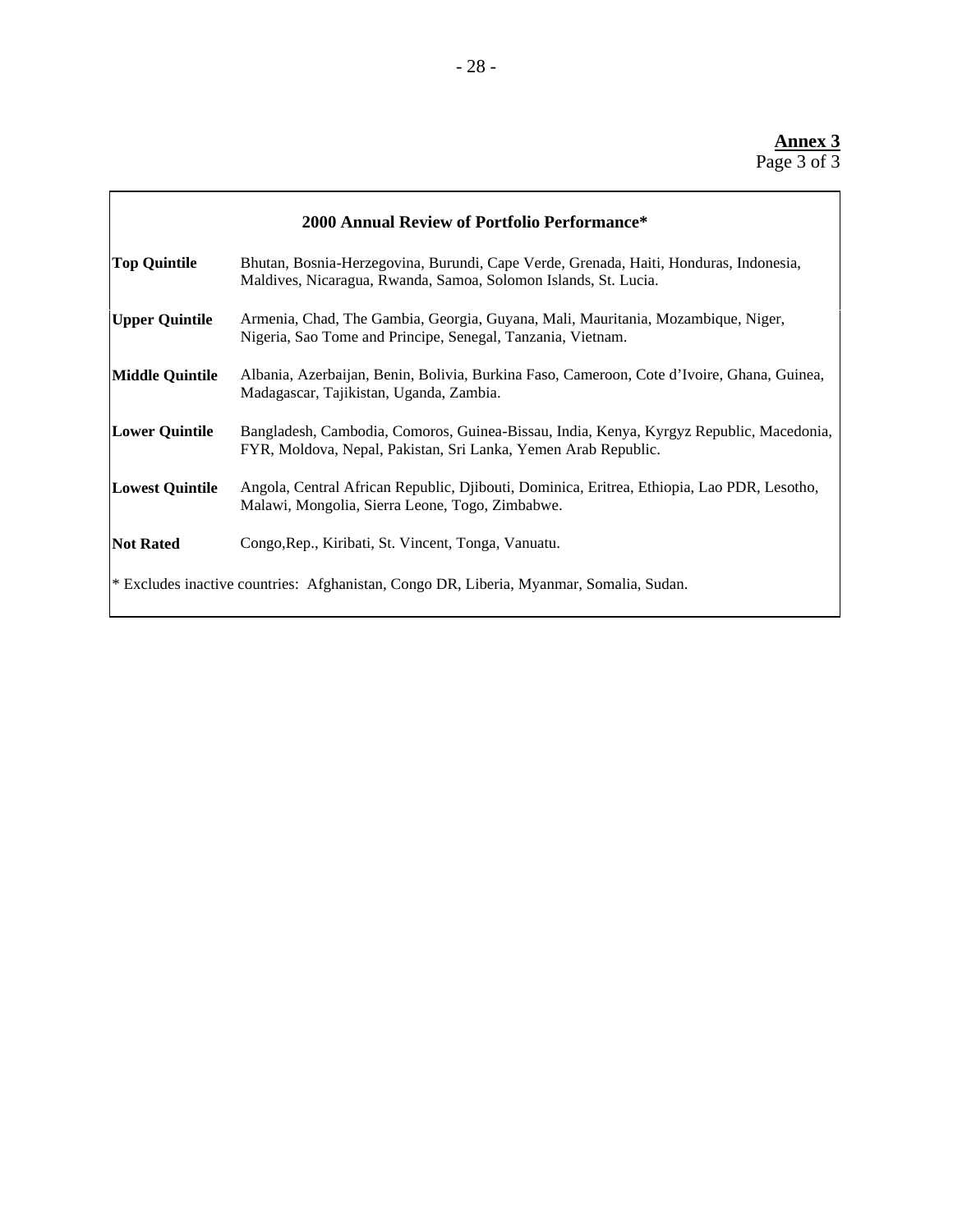#### **Annex 4** Page 1 of 2

#### **Guidance Note for CPIA Dialogue**

#### **Performance Assessment Dialogue with IDA Borrowers**

#### **Guidance to Country Directors**

1. During the IDA12 period, which began in FY00, the annual Country Policy and Institutional Assessment (CPIA) results and their implications for the IDA allocations have started to enter the country dialogue in several countries. Following recent discussions with IDA Deputies and the Board, Management is committed to having systematic discussions on the IDA country assessment with all IDA borrowing countries, in line with IDA's pursuit of partnership and transparency. This note provides guidance to the 2000 IDA country assessment and allocation dialogue. Country Directors are being asked for this dialogue to take place in December, if at all possible, in preparation for discussions with the IDA Deputies early in 2001.

2. *Assessment Discussion.* The CPIA and the Annual Review of Portfolio Performance (ARPP) information--the two elements of the rating system--to be discussed with the IDA borrower are the **actual results for that country only**. Since these data are not disclosed to third parties, discussions should be limited to your counterparts in government. The individual scores for other countries should not be disclosed or discussed. In order to provide context for the performance assessment, Directors may want to share the average score for the group of all IDA countries.

3. As an aid to this process, each Country Director is receiving a country-specific IDA Country Performance Rating page for his or her country or countries. The page includes: (i) the 2000 ratings for the twenty CPIA criteria, the cluster averages (economic management, structural policies, policies for social inclusion, and public sector management and institutions) and the overall CPIA average; (ii) the ARPP result; and (iii) the overall IDA country rating (which in some cases includes a governance discount). For each of these figures the page shows the corresponding average 2000 ratings for all IDA countries. Finally, as a memo item, the page shows the agreed IDA allocation for FY02-04, which will be the planning envelope for IDA funding during that period as set out in the CAS.

4. Additional relevant information that Directors may wish to share is attached to this note (these items are also accessible on IDA's external website):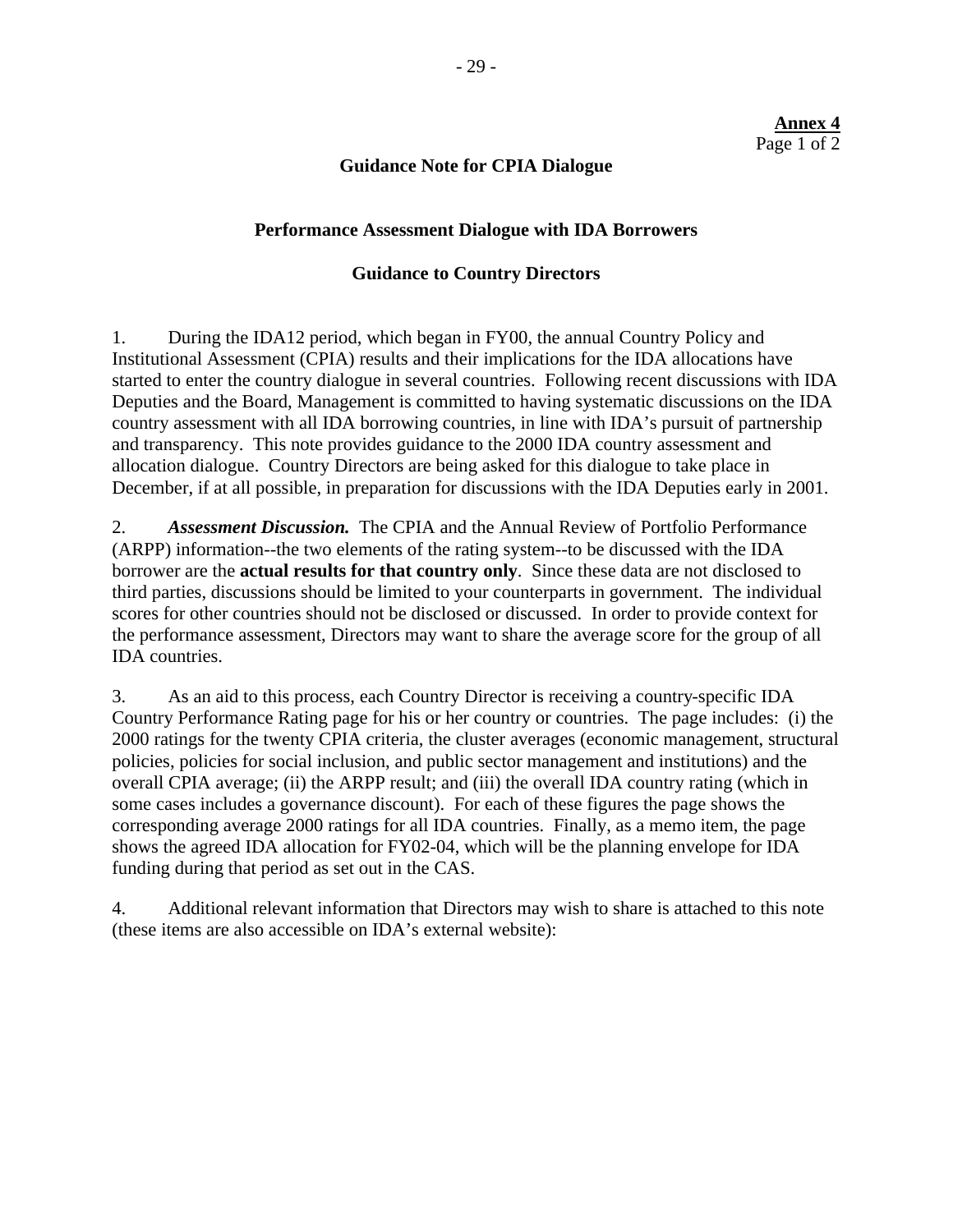• *Country Assessments and IDA Allocations*, a background note that describes IDA's assessment and allocation system, and includes the quintile-based results for the 2000 assessment exercise with respect to the overall CPIA and the overall IDA Country Rating. See Attachment 1:

(*Weblink:* Http://www.worldbank.org/ida/Perfallon.pdf)*.*

• The CPIA 2000 Questionnaire. See Attachment 2: (*Weblink:* Http://www.worldbank.org/ida/cpiaq2000.pdf).

6. *Discussion of Implications for IDA Allocations, Triggers and Work Program***.** In addition to the discussions surrounding the IDA country performance rating, it is advisable that Directors discuss in general the implications of the new assessment for the IDA lending envelope for FY02-04. This will be the opportunity to discuss the possible implications of the CPIA 2000 assessment for the orientation of the country work program, including where the country stands with respect to its CAS triggers, or, in case a new CAS is being drafted, the possible new set of triggers. As you know, the IDA12 agreement stipulates an explicit link between country performance assessments and lending scenarios and CAS triggers.

7. *Feedback and Assistance.*We would appreciate Country Directors' feedback to OPS (Rui Coutinho) and FRM (Sanjivi Rajasingham) after the completion of the Performance Assessment dialogue, which would help us strengthen the process next year.